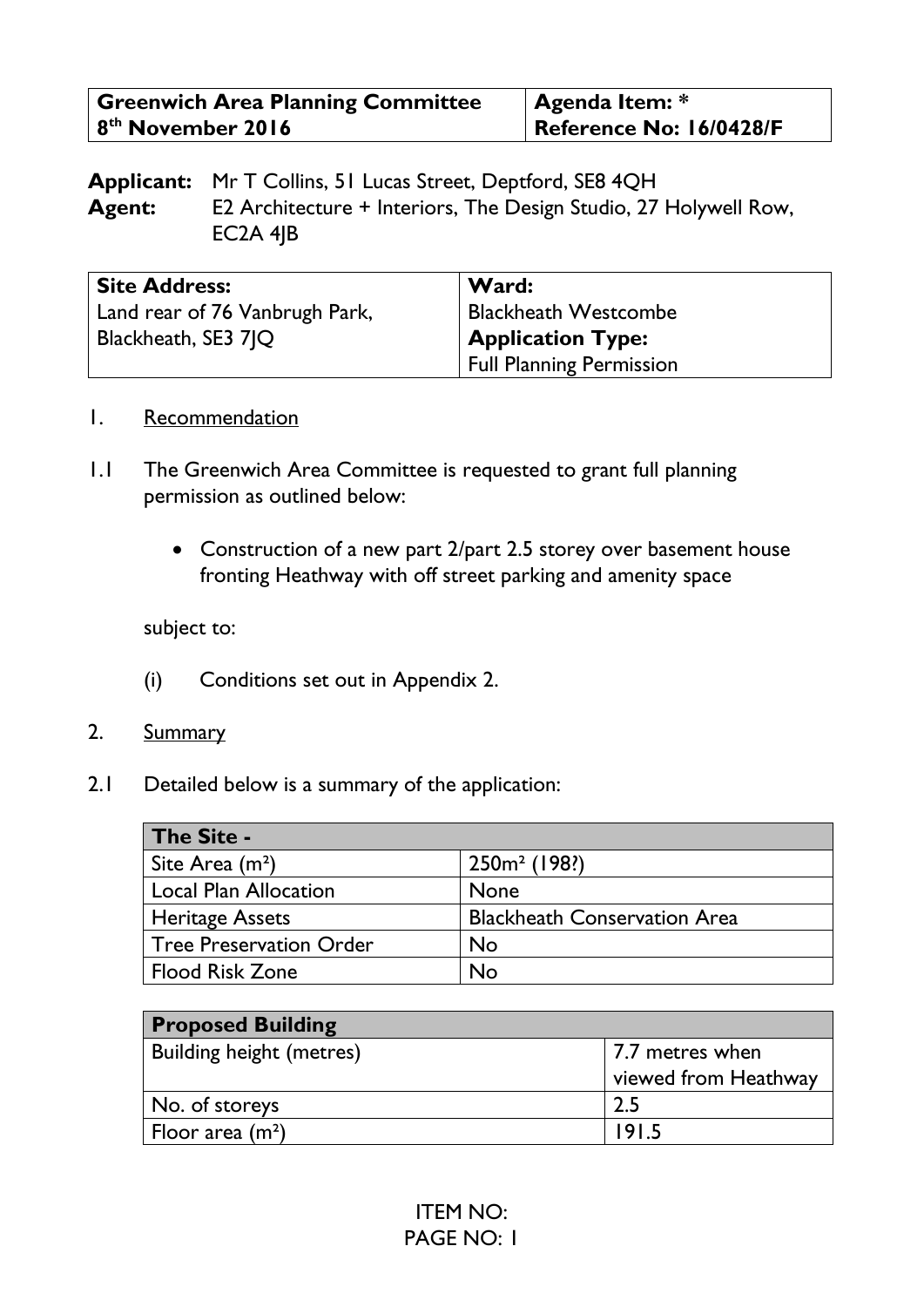| <b>Housing</b>            |                          |        |
|---------------------------|--------------------------|--------|
| Density                   | Habitable Rooms per      |        |
|                           | Hectare (HRH)            | 308HRH |
|                           |                          |        |
|                           |                          |        |
| <b>Housing Standards</b>  | Complies with            |        |
|                           | <b>Technical housing</b> |        |
|                           | standards – nationally   |        |
|                           | described space          | Yes    |
|                           | standard and London      |        |
|                           | Plan standards?          |        |
| <b>Affordable Housing</b> |                          |        |

| Transportation          |                            |                |
|-------------------------|----------------------------|----------------|
| Car Parking             | No. existing car           | N/A            |
|                         | parking spaces             |                |
|                         | No. Proposed Car           |                |
|                         | <b>Parking Spaces</b>      |                |
| <b>Cycle Parking</b>    | No. Proposed Cycle         | $\mathfrak{D}$ |
|                         | Parking                    |                |
|                         | Complies with policy       | Yes            |
| <b>Public Transport</b> | <b>Public Transport</b>    | 3              |
|                         | <b>Accessibility Level</b> |                |
|                         | (PTAL) Rating              |                |

| <b>Public Consultation after two consultation periods</b>     |  |  |
|---------------------------------------------------------------|--|--|
| Number in Support                                             |  |  |
| Number of objections<br>25                                    |  |  |
| Main issues raised are addressed in section 6 of this report. |  |  |

- 2.2 The report details all relevant national, regional and local policy implications of the scheme, including supplementary planning guidance.
- 2.3 The application is considered acceptable and is recommended for approval, subject to conditions set out in Appendix 2.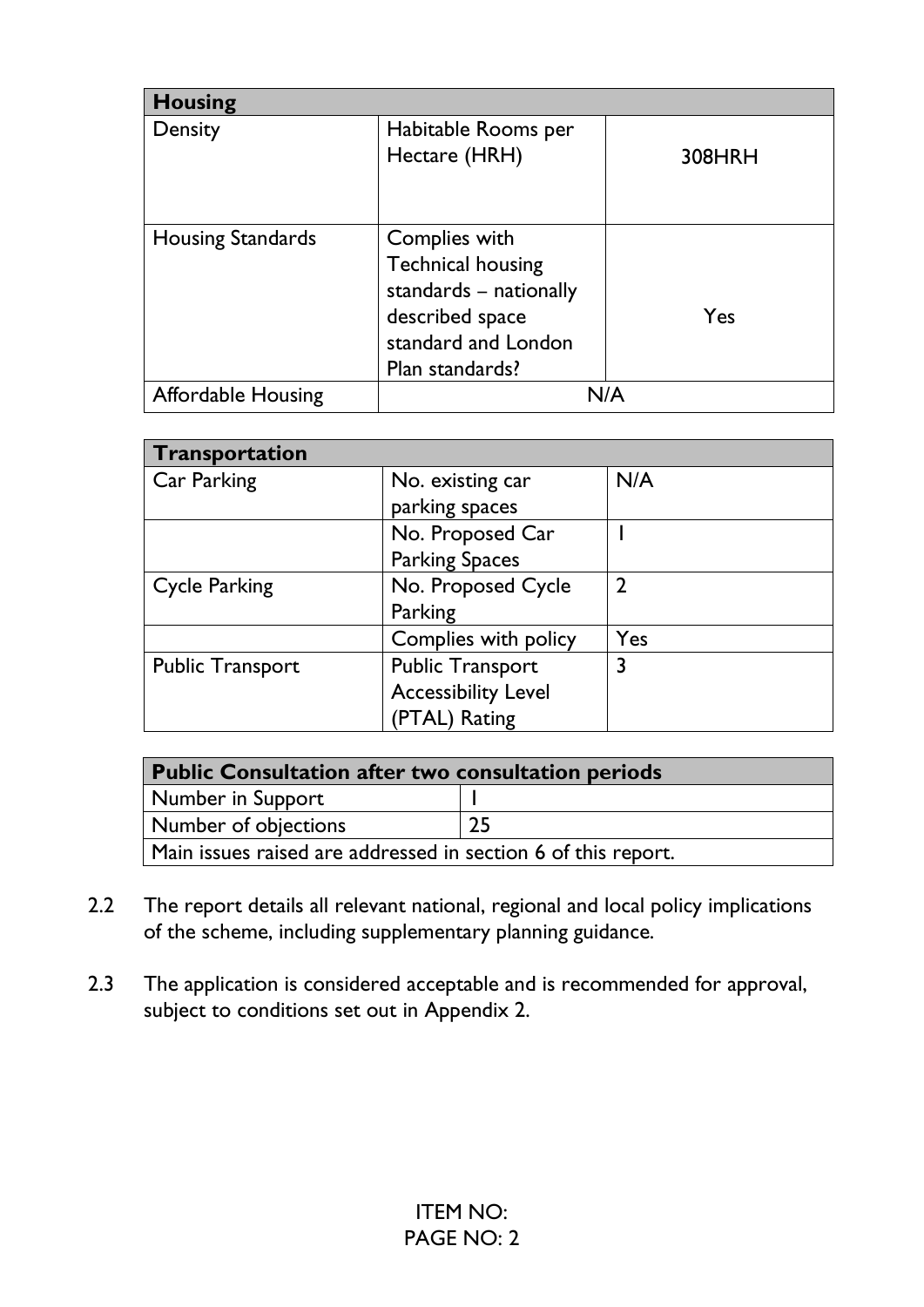### **Site Plan**



3. Site and Surroundings (in detail)

- 3.1 Heathway is an un-adopted, largely unmade private road that runs from Stratheden Road on the east to Vanbrugh Terrace on the west. The street is formed principally by the gradual development of the rear gardens of large houses that front Vanbrugh Park to the north and St Johns Park to the south. Heathway, therefore, is characterised by inconsistent backland development comprising mainly semi-detached and detached two/three storey houses more recently benefitting from modern construction of contemporary design.
- 3.2 The application site is one of the few remaining plots that have not been redeveloped along Heathway for residential purposes. To the west of the site is a single storey garage belonging to 77 Vanbrugh Park, whilst immediately to the east of the site is the land formally occupied by the Little Coach House, which is currently being redeveloped to provide a new contemporary two storey dwelling over a basement/lower ground floor level with patio to the rear. Next to this is a pair of relatively new semi-detached contemporary dwellings.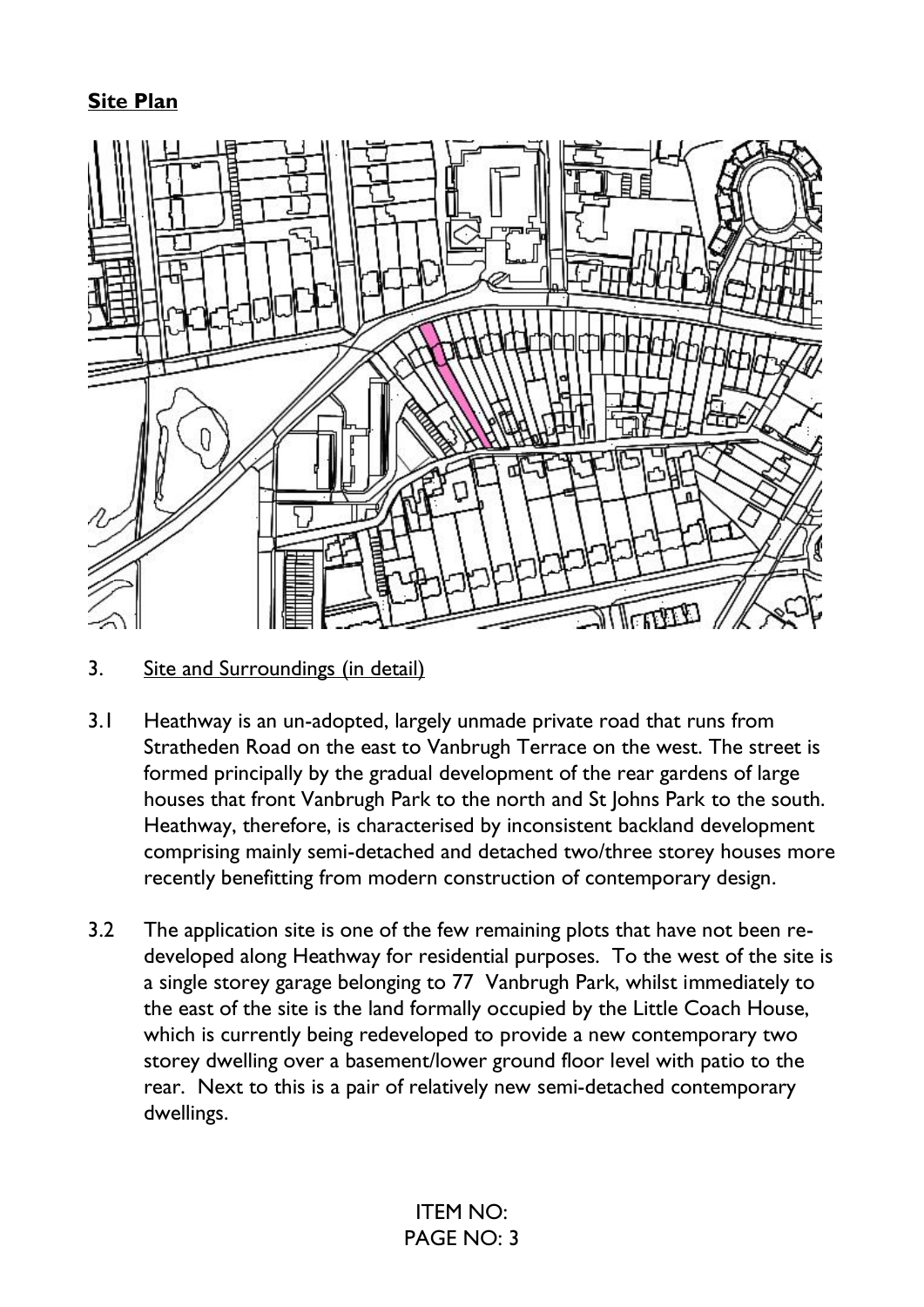3.3 The site is situated within the Blackheath Conservation Area and is not affected by an Article 4 Direction. None of the surrounding properties on Heathway are listed. Heathway has a public transport accessibility level (PTAL) of between 3 and 4 (on a scale of  $\overline{1}$  to 6, where  $\overline{1}$  is 'poor' and 6 is 'excellent') as 8 bus routes are all within a 10 minute walk of the site.

### 4. Relevant Planning History

- 4.1 Planning permission granted on the  $15<sup>th</sup>$  September 1999 for the erection of a first floor extension to front, new timber gates, new screen fence and boundary wall to side and rear, single storey rear extension, modifications to elevation (Ref. 99/0719/F)
- 4.2 Planning permission granted on the  $19<sup>th</sup>$  November 2010 for the construction of a second floor rear extension and front entrance canopy at 32 Heathway (Ref.  $10/2605/F$ ). This consent was renewed on the  $20<sup>th</sup>$  November 2013 (Ref. 13/2360/F)
- 4.3 Planning permission allowed on appeal on the 24<sup>th</sup> March 2011 for demolition of existing dwelling and erection 2x part 2/part 2.5 storey 3-bed dwellings with basements, one parking space per dwelling and associated new landscaping works at Green Roof Cottage (Ref. 09/2674/F). These properties are now known as 4a and 6a Heathway.
- 4.4 Planning permission approved on the  $28<sup>th</sup>$  September 2015 for demolition of the Little Coach House and the construction of a new 2-storey dwelling over basement/lower ground floor (Ref.14/3682/F).
- 4.5 Planning permission granted on the  $13<sup>th</sup>$  September 2013 for the construction of a second storey extension, alterations to existing windows and door opening, internal refurbishment and extension of front porch at 30 Heathway (13/1783/F). As a material amendment to this application planning permission was granted on the  $2^{nd}$  February 2015 for the extension of a glass balustrade on the rear terrace (Ref 14/3334/F)
- 4.6 Planning permission granted on the  $25<sup>th</sup>$  January 2010 for the erection of a pair of 2- bed semi-detached houses at rear of the gardens belonging to 72 & 73 Vanbrugh Park and facing onto Heathway (Ref. 09/1496/F).
- 4.7 Planning permission granted on the  $1<sup>st</sup>$  August 2008 for the erection of a part 2/part 3 storey 4-bed house with basement, vehicle access and associated landscaping at 22 Heathway (land to the R/o 17 St Johns Park (Ref. 08/1046/F).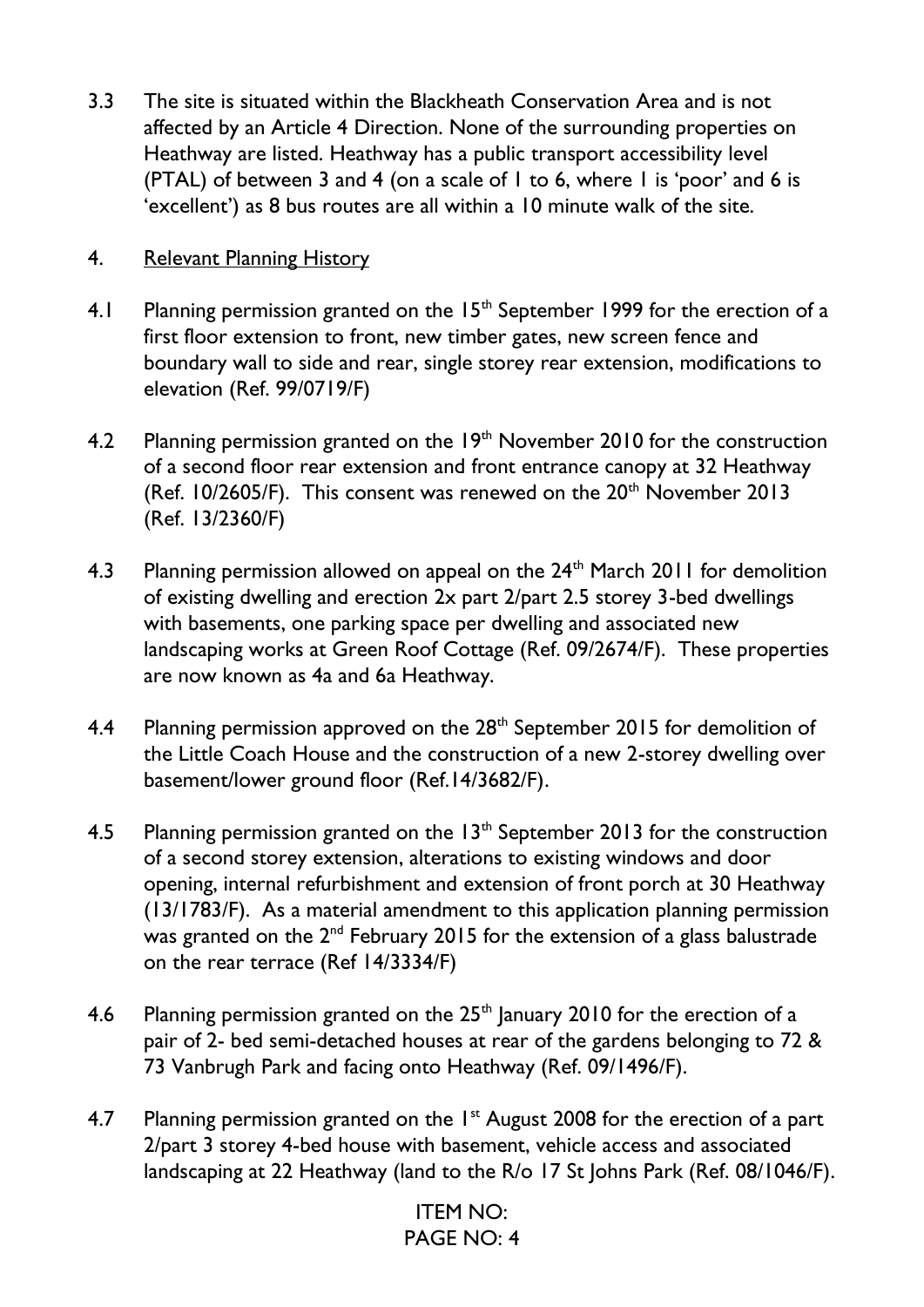### 5. Proposals

5.1 The current application seeks full planning permission for the following:

"Construction of a new part 2/part 2.5 storey over basement house fronting Heathway with off-street parking and amenity space.

- 5.2 The proposed dwelling house would be set back approximately 5 metres from Heathway so as to provide an off-street parking space. The proposed building would have a maximum length of 17 metres with a maximum height above ground level of 7.7 metres when seen from Heathway. The dwelling would provide a snug, laundry and plant room at basement level, with a split level ground and lower ground floor level above. This would provide an entrance hall, WC and study area at the front (ground level) with an open plan living/dining/kitchen space at the rear at lower ground floor level. Due to this split level and the excavation work associated with this the dwelling when viewed at the rear would have a maximum height of 9.3 metres. Above this would be provide 2 double bedrooms, with the rear double bedroom having a small terraced area. Above this would be a further double bedroom at the rear with a terraced area at the front.
- 5.3 The proposed dwelling would have a contemporary appearance and would be finished in black brick cladding, zinc cladding and weathered zinc cladding.
- 5.4 The development would have a rear garden area approximately 82sqm in size with pedestrian access to the site maintained from Vanbrugh Park. As a result of the development 5 trees would be felled on site.

### 6. Consultation

6.1 The application since being submitted in February 2016 has been subject to two periods of public consultation. The first round of consultation consisted of a press notice, site notice and twelve (12) individual letters, sent to individual occupiers in the vicinity of the application site. This also included consultation with statutory bodies and local amenity groups. Due to complaints over the location of where the site notice was erected, further site notices were erected at the entrance to Heathway at both Vanbrugh Park and Stratheden Road for a further 21 day period.

### 6.2 **Statutory Consultees**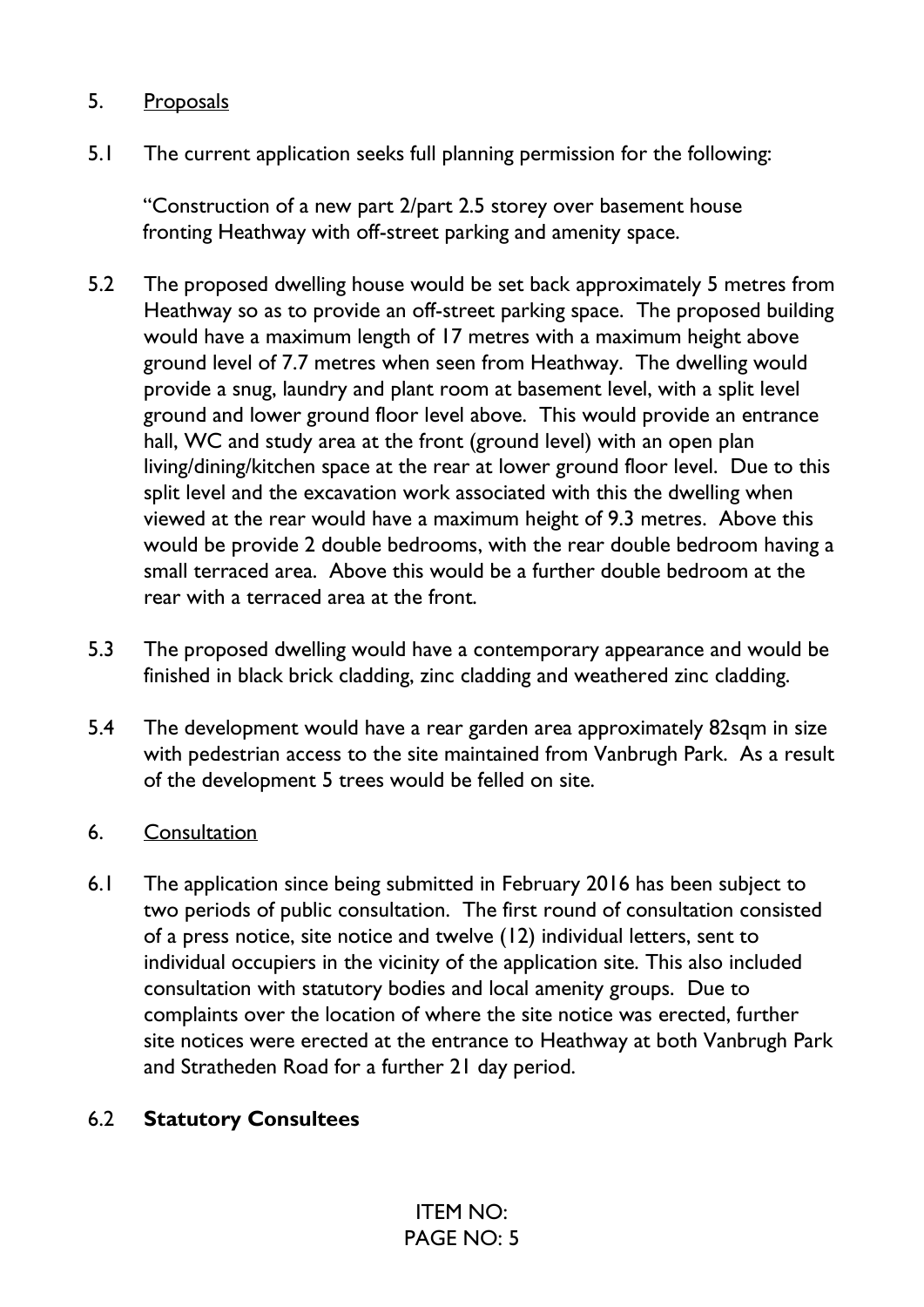6.2.1 A summary of the consultation responses received along with the officer comments are set out in table below:

| <b>Details of</b><br><b>Representation</b><br>and date<br>received | <b>Summary of</b><br><b>Comments</b>                                                                                                                                                                   | <b>Officers comments</b>                                                                |
|--------------------------------------------------------------------|--------------------------------------------------------------------------------------------------------------------------------------------------------------------------------------------------------|-----------------------------------------------------------------------------------------|
| <b>Environment</b>                                                 | No comments to make                                                                                                                                                                                    | The comments made are                                                                   |
| <b>Agency</b>                                                      | on this application as it<br>falls outside our remit as<br>a statutory planning<br>consultee.                                                                                                          | note                                                                                    |
| <b>Thames Water</b>                                                | No objection raised in<br>respect of sewage and<br>water infrastructure<br>capacity. Request that<br>informatives are attached<br>in respect of these<br>matters if planning<br>permission is granted. | The comments made are<br>noted and the requested<br>informatives have been<br>attached. |

# 6.2.2 **Council Departments**

| <b>Details of</b><br><b>Representation</b><br>and date<br>received | <b>Summary of</b><br><b>Comments</b>                                                                                                                                                                                                                                                                                                                                                         | <b>Officers comments</b>                                                                                                                                                |
|--------------------------------------------------------------------|----------------------------------------------------------------------------------------------------------------------------------------------------------------------------------------------------------------------------------------------------------------------------------------------------------------------------------------------------------------------------------------------|-------------------------------------------------------------------------------------------------------------------------------------------------------------------------|
| <b>Occupational</b><br><b>Therapist</b>                            | The split layout of the<br>ground floor facilities<br>means that only the<br>ground floor WC and<br>study have step-free<br>access, which is not<br>acceptable within the<br>requirements of $M$(2)$ . It<br>is recommended that the<br>ground floor layout be<br>reworked to facilitate<br>step free access to all of<br>the rooms/facilities on the<br>entrance storey of the<br>dwelling. | The comments made are<br>noted and a condition is<br>proposed requiring the<br>development to provide<br>step free access at the<br>entrance storey of the<br>dwelling. |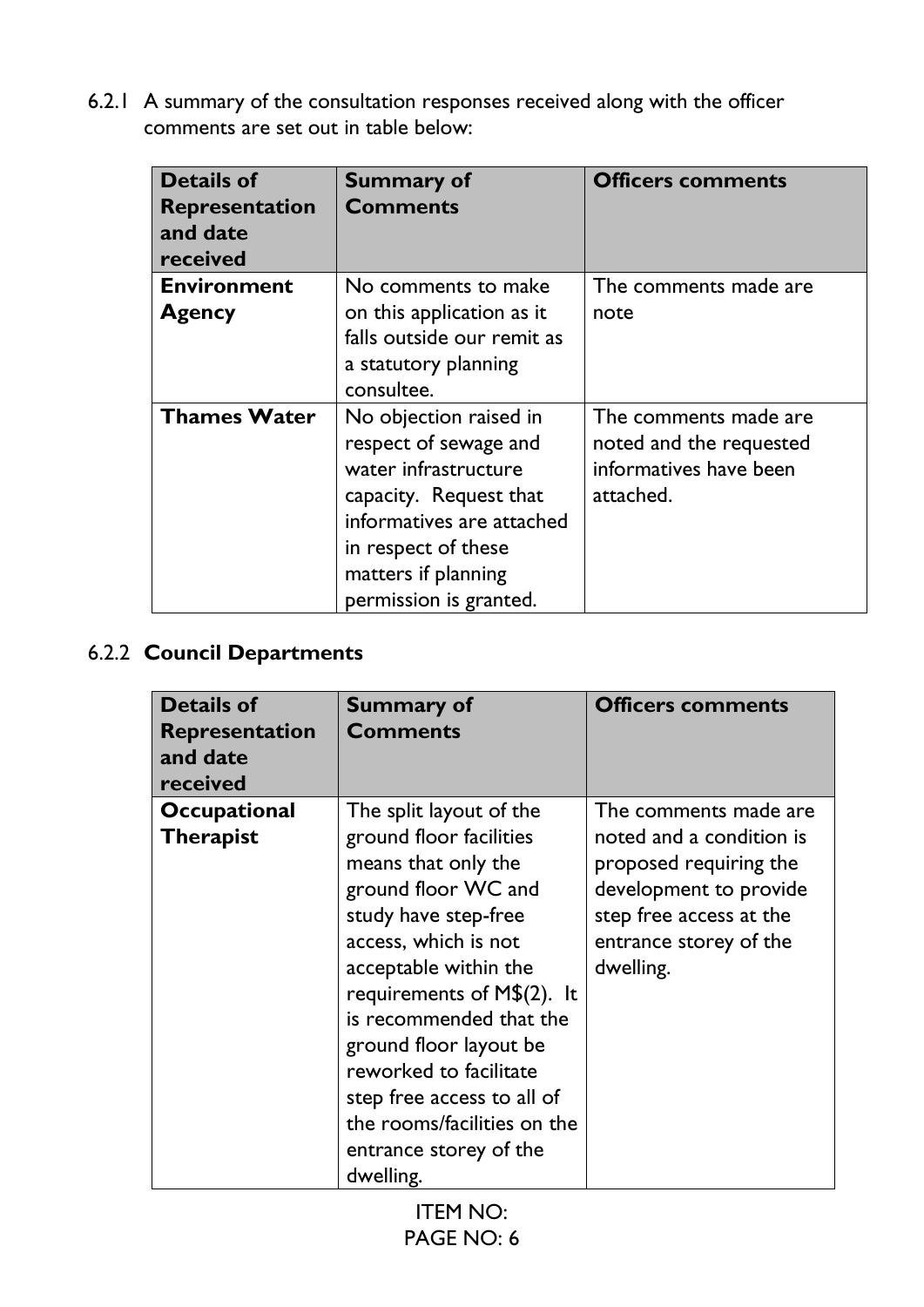| <b>Waste Services</b> | Waste Services are      | $\mid$ The comments made are |
|-----------------------|-------------------------|------------------------------|
|                       | satisfied with the      | noted.                       |
|                       | proposal as outlined in |                              |
|                       | the application.        |                              |

# 6.3 **Amenity Groups**

6.3.1 A summary of the consultation responses received from Amenity Groups, along with the officer comments are set out in table below:

| <b>Details of</b><br><b>Representation</b><br>and date<br>received | <b>Summary of</b><br><b>Comments</b>                                                                                                                                                                                                                                                                                                                                         | <b>Officers comments</b>                                                                                                                                                                                                                          |
|--------------------------------------------------------------------|------------------------------------------------------------------------------------------------------------------------------------------------------------------------------------------------------------------------------------------------------------------------------------------------------------------------------------------------------------------------------|---------------------------------------------------------------------------------------------------------------------------------------------------------------------------------------------------------------------------------------------------|
| <b>Greenwich</b><br><b>Conservation</b><br>Group                   | Objects strongly to the<br>application on the<br>grounds that the height,<br>scale and bulk of the<br>development is<br>unacceptable for this site<br>and Heathway. Inclusions<br>of a front and rear<br>terrace will result in<br>overlooking. The<br>proposed use of black<br>bricks is out of character<br>with the area.                                                 | Issues relating to the<br>height scale, bulk and<br>design of the building<br>(including facing<br>materials) are assessed in<br>section 12 of this report.<br>Issues relating to privacy<br>are assessed in section 14<br>of the report.         |
| <b>The Blackheath</b><br><b>Society</b>                            | Due to the restricted<br>width of the site the<br>proposed development<br>constitutes an over-<br>development in this semi-<br>rural section of the<br><b>Blackheath Conservation</b><br>Area. Although the<br>density level is within the<br>London Plan range, still<br>consider that the<br>development sits<br>uncomfortably close to<br>the upper third of the<br>range | Issues relating to whether<br>the development<br>constitutes an over-<br>development of the site<br>are assessed across the<br>report in sections 9, 10,<br>11 and 12. Issues relating<br>to density are assessed in<br>section 10 of the report. |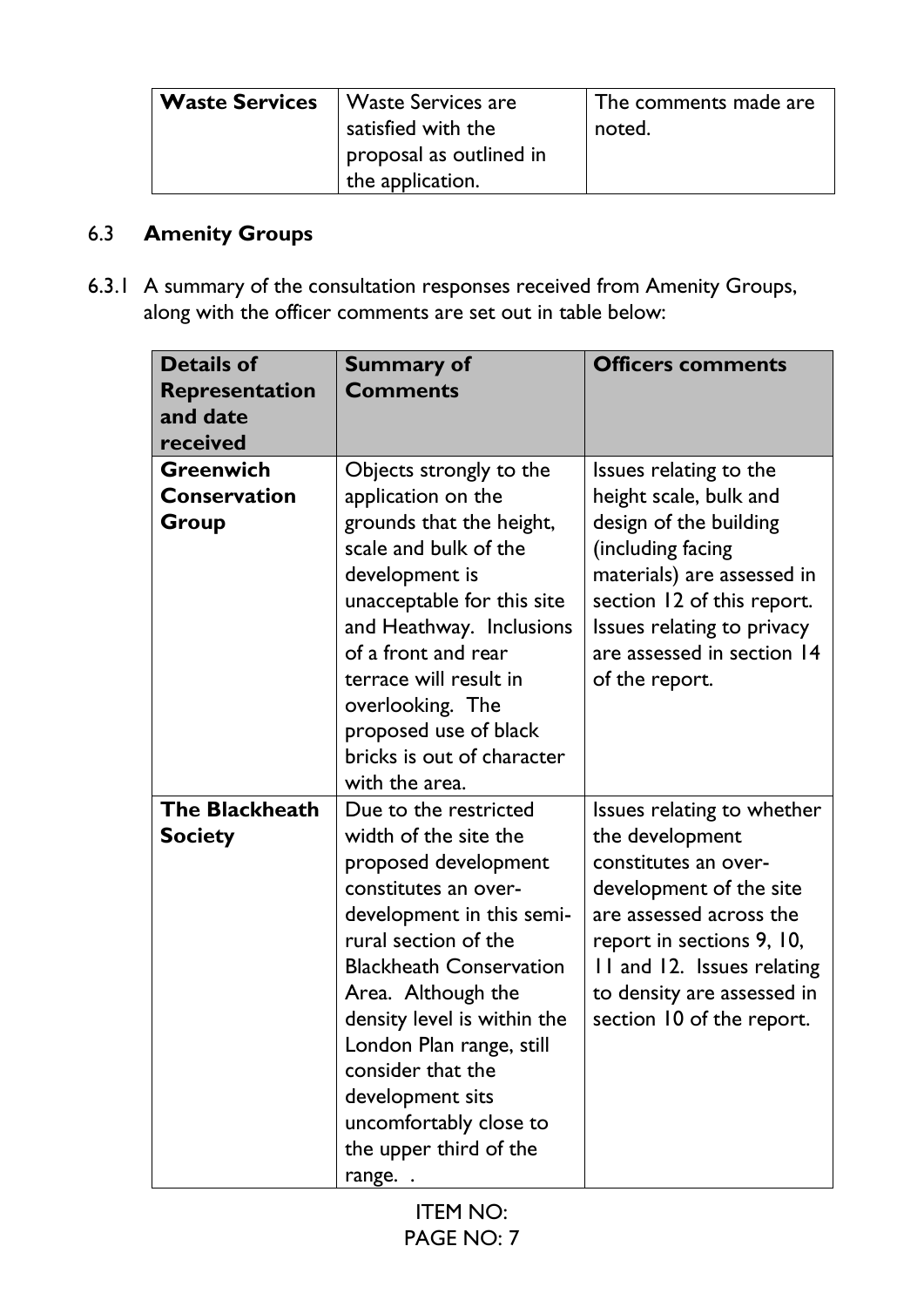| <b>The</b>     | Whilst Heathway lies        | Issues relating to the    |
|----------------|-----------------------------|---------------------------|
| Westcombe      | outside our own             | scale, bulk and design of |
| <b>Society</b> | <b>Conservation Area it</b> | the development and its   |
|                | borders it and affects the  | impact on the             |
|                | general local character.    | conservation area are     |
|                | As the proposed building    | assessed in section 12 of |
|                | would site across the       | the report. Issues        |
|                | entire width of the plot it | relating to enclosure are |
|                | would create a terrace,     | assessed in section 14 of |
|                | and impede the current      | the report. Issues        |
|                | sense of space and          | relating to trees on the  |
|                | greenery. This would be     | site are assessed in      |
|                | detrimental to the open     | section 13 of the report. |
|                | feel and green character    |                           |
|                | of the conservation area.   |                           |
|                | Objection is also raised    |                           |
|                | to the bulk of the          |                           |
|                | development and that        |                           |
|                | <b>Black brick is</b>       |                           |
|                | uncharacteristic of the     |                           |
|                | area. The development       |                           |
|                | would create a sense of     |                           |
|                | enclosure and               |                           |
|                | overdevelopment to the      |                           |
|                | detriment of the            |                           |
|                | conservation area. If       |                           |
|                | permission is granted       |                           |
|                | replacement tree planting   |                           |
|                | should be secured for all   |                           |
|                | the trees to be felled as   |                           |
|                | part of the development.    |                           |

### 6.4 **Local Residents**

6.4.1 A summary of the consultation responses received from residents **objecting** to the application, along with the officer comments are set out in table below:

| <b>Summary of Comments</b> | <b>Officers comments</b>                |
|----------------------------|-----------------------------------------|
| Overdevelopment of the     | Issues relating to overdevelopment are  |
| site.                      | assessed in section 9, 10, 11 and 12 of |
|                            | this report.                            |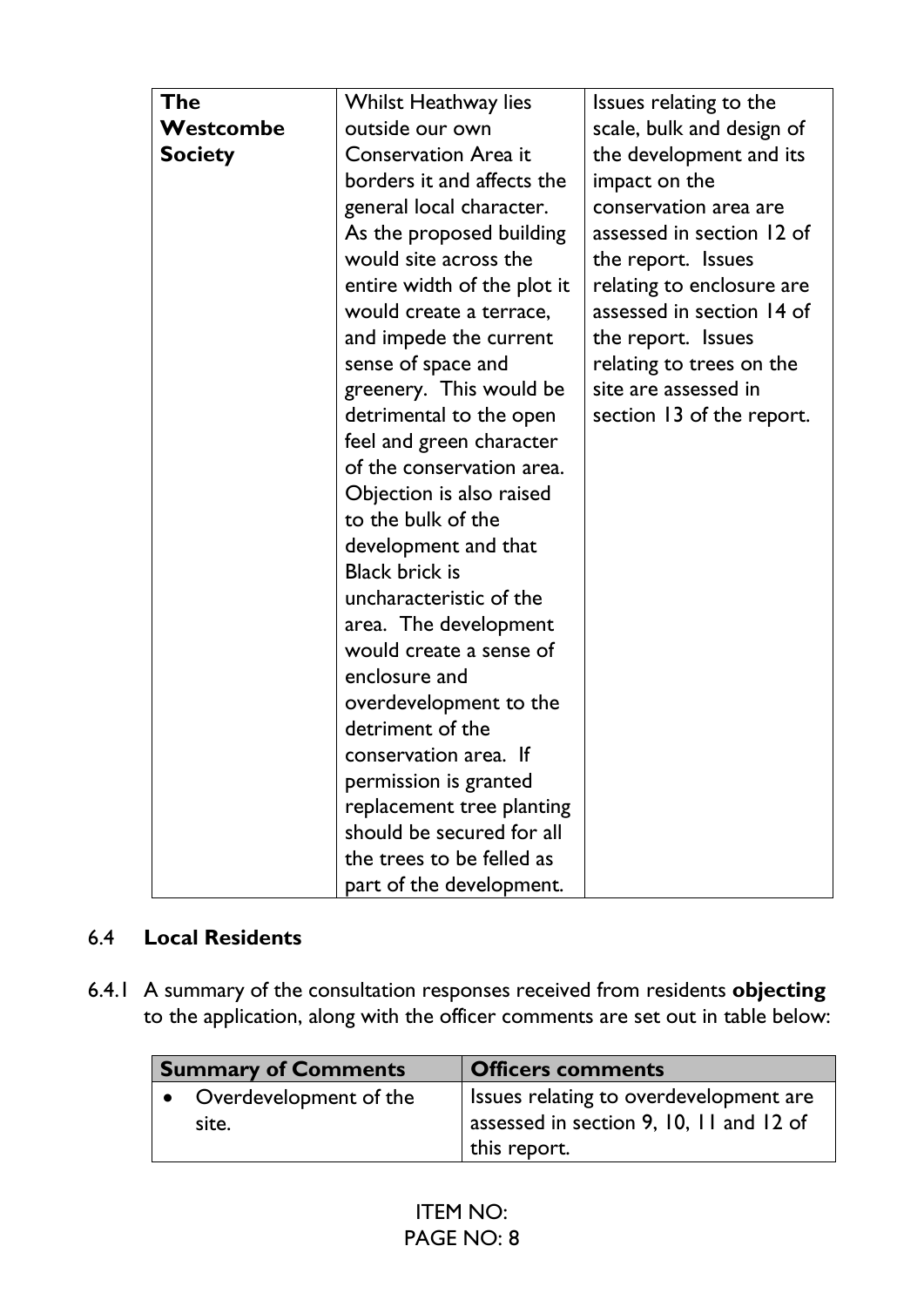| Not in keeping with          | Issues relating to design and appearance   |
|------------------------------|--------------------------------------------|
| development in the area,     | are assed in section 12 of this report     |
| including the design and     |                                            |
| appearance and impact on     |                                            |
| the Conservation Area.       |                                            |
| Cynical attempt by a garden  | Issues relating to the principle of        |
| owning residents of anther   | development are addressed in section 9     |
| road to maximise their own   | of the report.                             |
| gains at the expense of      |                                            |
| Heathway.                    |                                            |
| Impact on residential        | Issues relating to residential amenity are |
| amenity of adjoining         | addressed in section 14 of the report      |
| occupiers.                   | Matters relating to flooding are           |
| <b>Exacerbate flooding</b>   | addressed in section 9 of the report.      |
| problems.                    |                                            |
| Adverse impact from          | Issues relating to construction works      |
| building/construction works. | are addressed in section 14 of the         |
|                              | report.                                    |
| Loss of trees.               | Issues relating to trees on site are       |
|                              | addressed in section 13 of the report.     |
| Description of development   | Issues relating the description of         |
| is misleading.               | development are address in section 9 of    |
|                              | the report.                                |
| Inadequate parking.          | Issues relating to car parking are         |
|                              | addressed in Section 15 of the report.     |

6.4.2 A summary of the consultation responses in support of the application are set out in table below:

| <b>Summary of Comments in Support</b>                                    |                                                                         |
|--------------------------------------------------------------------------|-------------------------------------------------------------------------|
|                                                                          | • The design is of a very high quality and would enhance the lane. This |
| proposal is the best design in recent years and is a very innovative and |                                                                         |
|                                                                          | pragmatic use of the space.                                             |
|                                                                          |                                                                         |

- 7. Planning Context
- 7.1 This application needs to be considered in the context of a range of national, regional and local planning policies and Supplementary Planning Guidance / Documents.
	- **National Planning Policy Framework (NPPF – 2012)**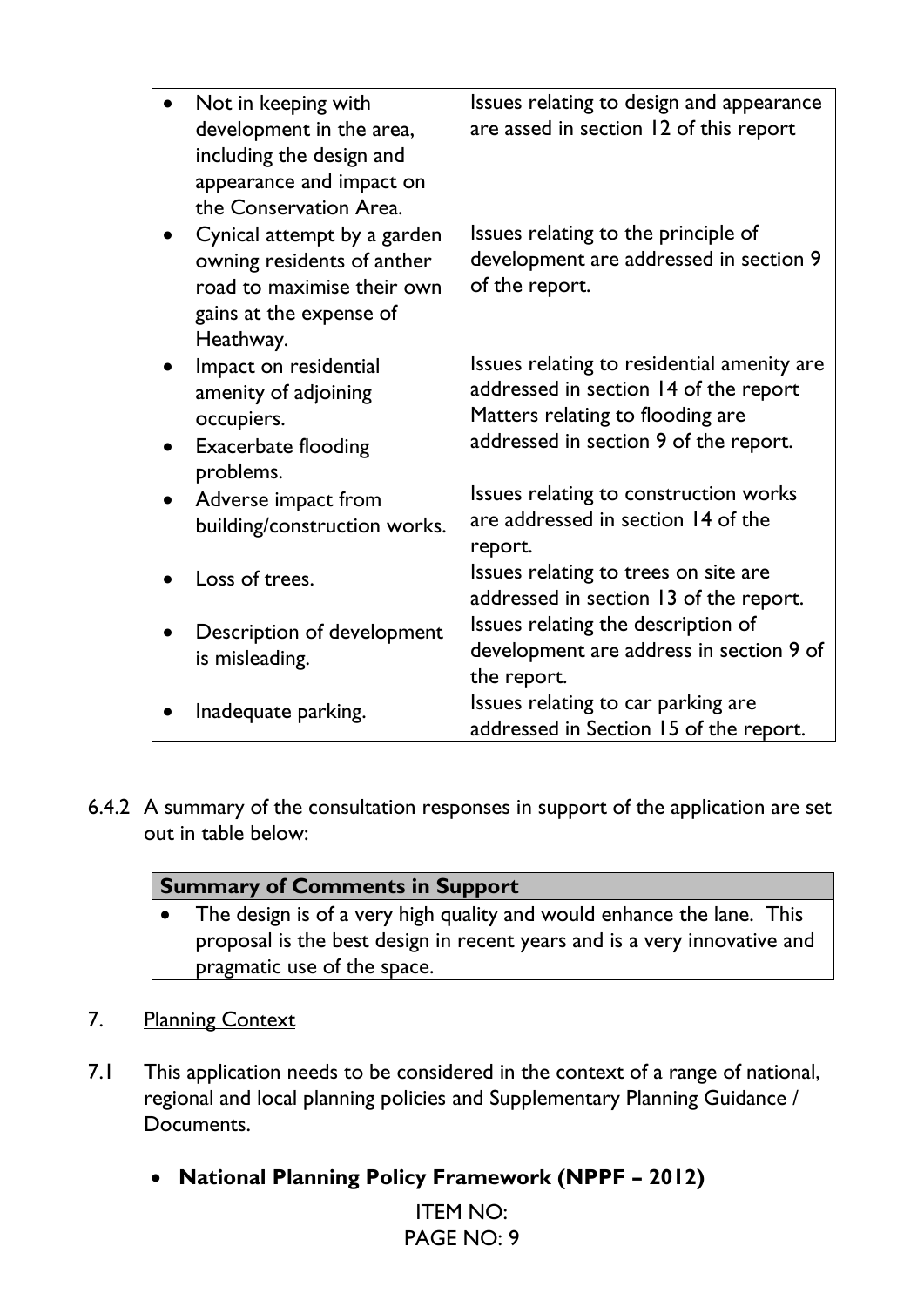- **Technical Housing Standards – Nationally Described Space Standard** (Department for Communities and Local Government – March 2015)
- **The London Plan (March 2016)** Full details of relevant policies refer to appendix 3.
- **The Royal Greenwich Local Plan: Core Strategy with Detailed Policies ("Core Strategy" – 2014) -** Full details of relevant policies refer to appendix 3.
- Full details of relevant SPD / Documents refer to appendix 3.

# 8. Material Planning Considerations

- 8.1 This section of the report provides an analysis of the specific aspects of the proposed development and the principal issues that need to be considered in the determination of the planning application (Ref: 15/4016/F):
	- Principle of development;
	- Density;
	- Quality of living environment provided for future residents;
	- Design and Townscape;
	- Trees
	- Residential Amenity;
	- Transport and Access;
	- Sustainability and Energy;
	- Community Infrastructure Levy (CIL);
	- RBG CIL; and
	- Implications for Disadvantaged Groups.
- 9. Principle of Development
- 9.1 As set out in Section 3 of the report (Site and Surroundings) Heathway is a street formed principally by the gradual development of rear gardens of large houses that front Vanbrugh Park to the north and St John's Park to the south. As such Heathway is characterised by inconsistent backland development and Section 4 of the report sets out a number of applications for new dwellings fronting Heathway. Whilst planning policy does seek to direct 99% of new housing onto brownfield land it is accepted that a small proportion will be delivered on non-brownfield sites like the current application. As such the principle of providing a residential dwelling at this location and fronting onto Heathway is acceptable, is a continuation of the established form of Heathway and is supported by Planning Policy.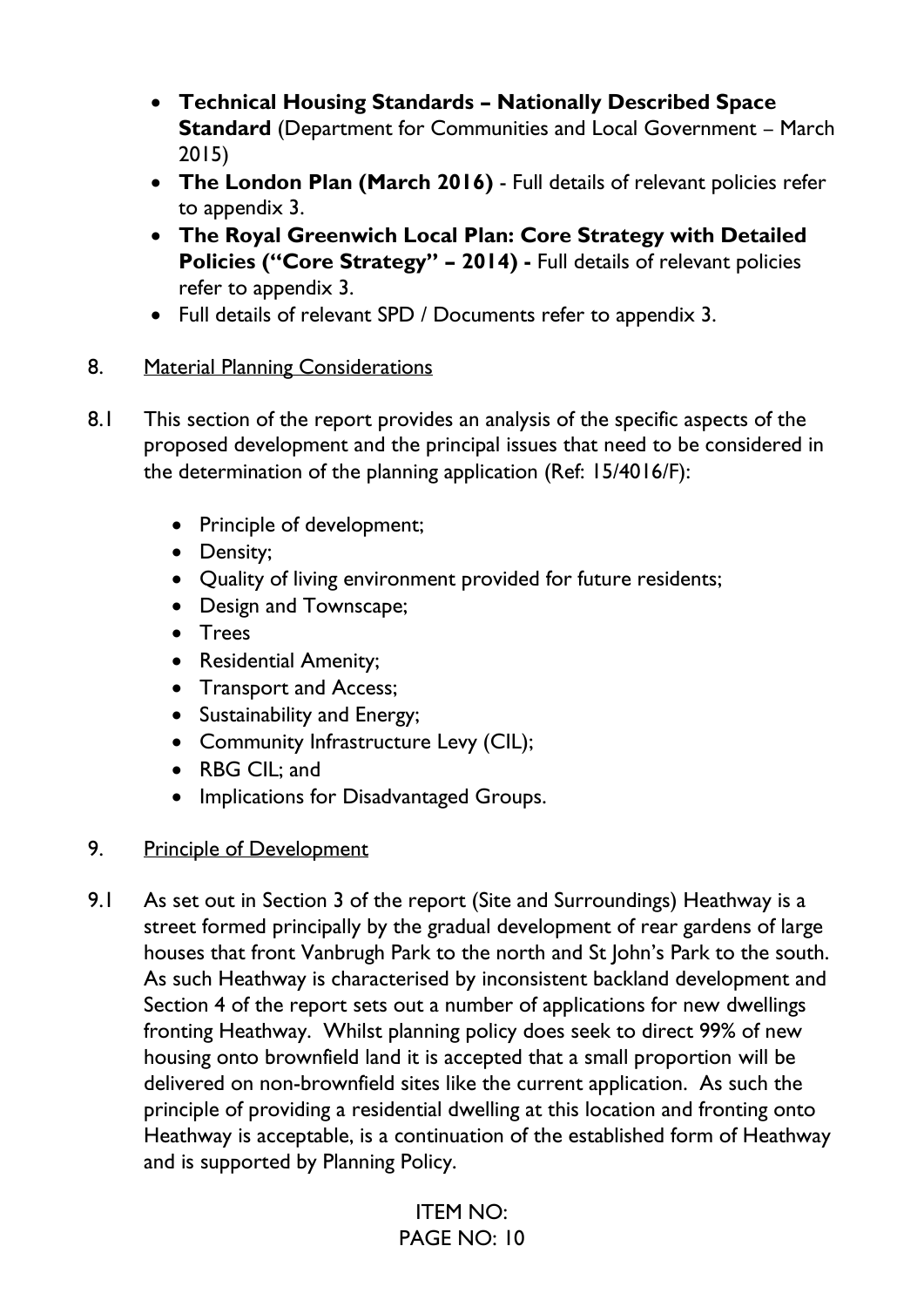- 9.2 The inclusion of a basement level as part of the development is also considered to be acceptable in principle in and is a feature of a number of properties along Heathway. The most recent example being the grant of planning permission for the redevelopment of the Little Coach House in 2015. Should planning permission be granted a condition is proposed relating to the construction of the basement, which will require the appointment of a suitably qualified civil or structural engineer, a ground and hydrological condition report dealing with groundwater flow ensuring structure stability during excavation and demolition so as to address issues relating to groundwater flow and to demonstrate who the development will not impact on flooding (including what preventative measures will be taken to reduce the risk of flooding of the basement itself and neighbouring properties).
- 9.3 The description of development as a part 2/part 2.5 storey dwelling is considered to be appropriate when taking into consideration how the development for new houses at the former Green Roof Cottage and 22 Heathway were described. In addition the development at the Little Coach House was described as a two storey dwelling with basement and not as a 3 storey dwelling.

#### 10. Density

- 10.1 The setting of the site is best described as suburban in character when assessing the site against the London Plan density matrix. Heathway is shown as having a PTAL rating of between 3 and 4. Therefore, the density guideline as set out in the London Plan would be between 150HRH and 350HRH.
- 10.2 The current proposal based on the site area and the proposed habitable rooms would be 308 HRH, which is in accordance with the recommended density ranges. Whilst the concerns made by the Blackheath Society about the density level being within the upper third of the identified range are noted this is still acceptable and is not a ground on which planning permission can be refused on. As such the proposed density level in this instance is acceptable, complies with adopted planning policy and does not constitute an overdevelopment of the site.
- 11. Quality of Living Environment provided for future residents
- 11.1 The current application seeks permission for a new 3-bed dwelling.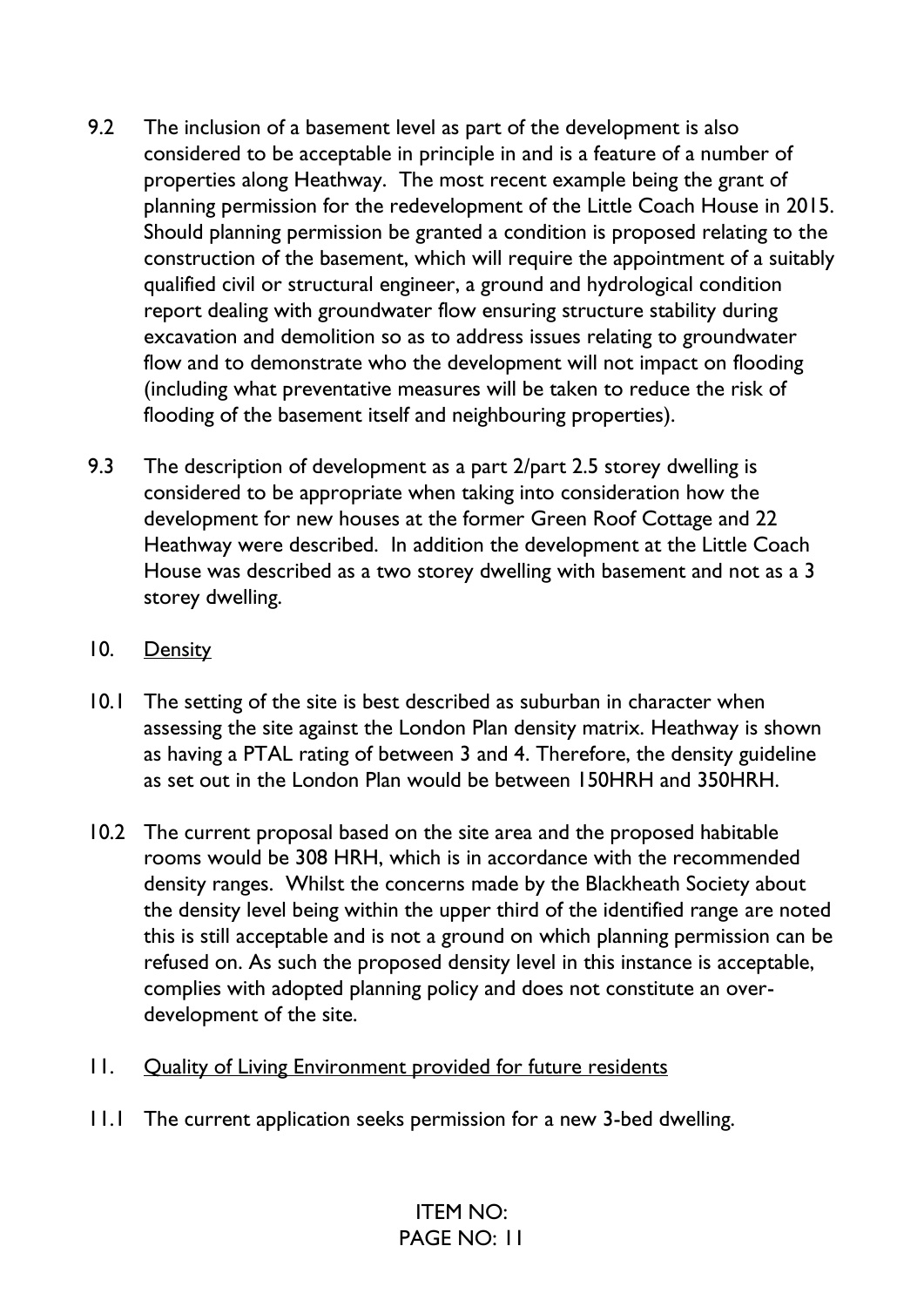11.2 The following table shows how this size of the unit compares with the requirements of the Technical Housing Standards – Nationally Described Space Standard's (2015) and London Plan standards:

| <b>Flat Type</b>                           | <b>Nationally</b><br><b>Described</b><br><b>Space</b><br><b>Standard's</b> | <b>Proposed</b><br>units $(m2)$ |
|--------------------------------------------|----------------------------------------------------------------------------|---------------------------------|
| Three bedroom, 6<br>people over two floors | 108m <sup>2</sup>                                                          | 191.5m <sup>2</sup>             |

- 11.3 From the table above it is shown that the proposed dwelling would comply with the minimum standards providing a more than adequate internal living environment for prospective occupiers.
- 11.4 With regards to the Nationally Described Space Standard's, it is also required from dwellings to provide a built in storage area. The current dwelling complies with this with storage on ground and first floor.
- 11.5 The minimum room sizes for the bedrooms also comply with the required standards.
- 11.6 In regards to private amenity space the development would provide a private garden area of  $82m^2$ . This is above the level required by Core Strategy Policy and the Mayor's Housing SPG (2016). In addition the proposed dwelling would also create a front terrace  $18m^2$  in size at second floor level and a small balcony area belonging to bedroom 1 at first floor level.
- 11.8 For the considerations given above, the proposal would provide an acceptable internal and external living environment, complies with the requirements of adopted planning policy and would not result in a cramped or overdevelopment of the site.
- 12. Design and Townscape
- 12.1 Heathway has developed over time, whether this is as a result of new purpose built houses or existing properties being remodelled as set out in Section 4 (Relevant Planning History) of the report. Whilst Heathway is located within the Blackheath Conservation Area this has resulted in a mixture of building forms and styles being deemed to be acceptable and not to harm the character and appearance of the Conservation Area. As such the principle of a contemporary development on the site in terms of its design and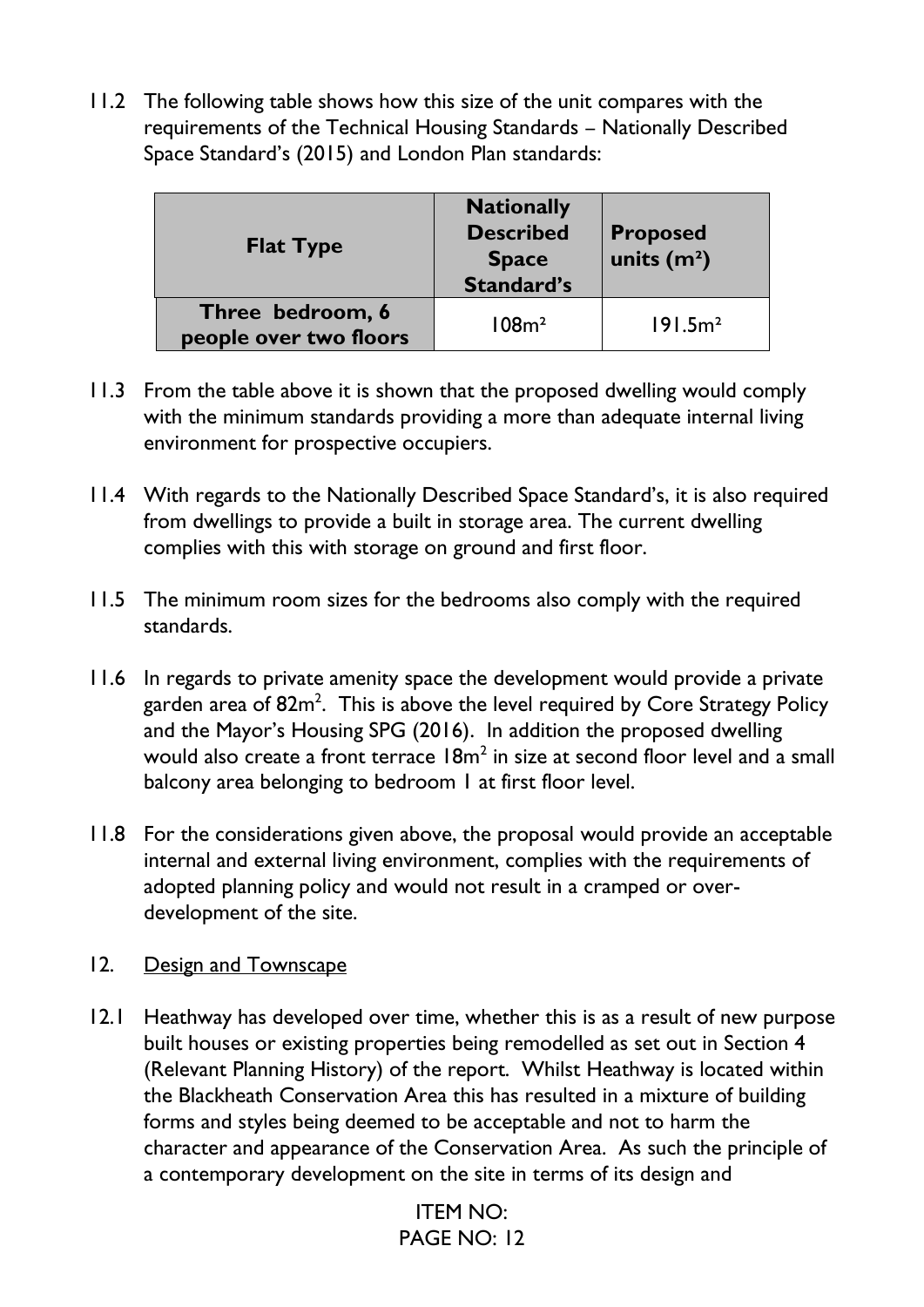appearance is acceptable and complies with the principle of planning policy and would not have an adverse impact on the character and appearance of the Conservation Area.

- 12.2 In terms of the plot width it is acknowledged that the application site is relatively narrow and as a result the footprint of the building extends up to the boundary. However, this is not a ground on which planning permission can be refused as there are examples of other properties on the north side of Heathway that either extend right up to or nearly take up the full width of the site. Indeed the characteristic of the plot sizes along Heathway is that on the south side the individual plots are generally more generous in size with properties mainly being detached, whilst those on the north side are more compact with properties being mainly semi-detached or laid out as a terrace (Hatfield Court).
- 12.3 In terms of scale and bulk from Heathway the proposed development would be seen as a two and half storey property with a maximum height of 7.7 metres. The visual appearance of the building height would be minimised when viewed from Heathway due to the top floor being set back 6.3 metres from the front of the property itself and the proposed dwelling be setback from the back edge of Heathway by 5 metres.
- 12.4 At the rear the building would have a maximum height of 9.3 metres due to the excavation works associated with created the lower ground floor level. The lower ground floor level would have a maximum projection of 7 metres past the rear wall of the replacement dwelling at The Little Coach House, with the first floor projecting 3.5 metres and the second floor 2.5 metres. This would give the rear elevation a stepped appearance, which will assist in reducing the overall height and bulk of the building.
- 12.5 In respect of the proposed facing materials, the comments made in respect of the proposed use of Black facing brick is supported and should planning permission be granted a condition would be attached requiring full details of the facing materials to be submitted and approved by the Local Planning Authority. This will enable a facing brick more in keeping with the area to be approved. No objections are raised to the use of zinc cladding.
- 12.6 Overall the design, scale and bulk of the proposed development is considered to be acceptable and would not have an adverse impact on the character and appearance of Heathway or the wider Blackheath Conservation Area.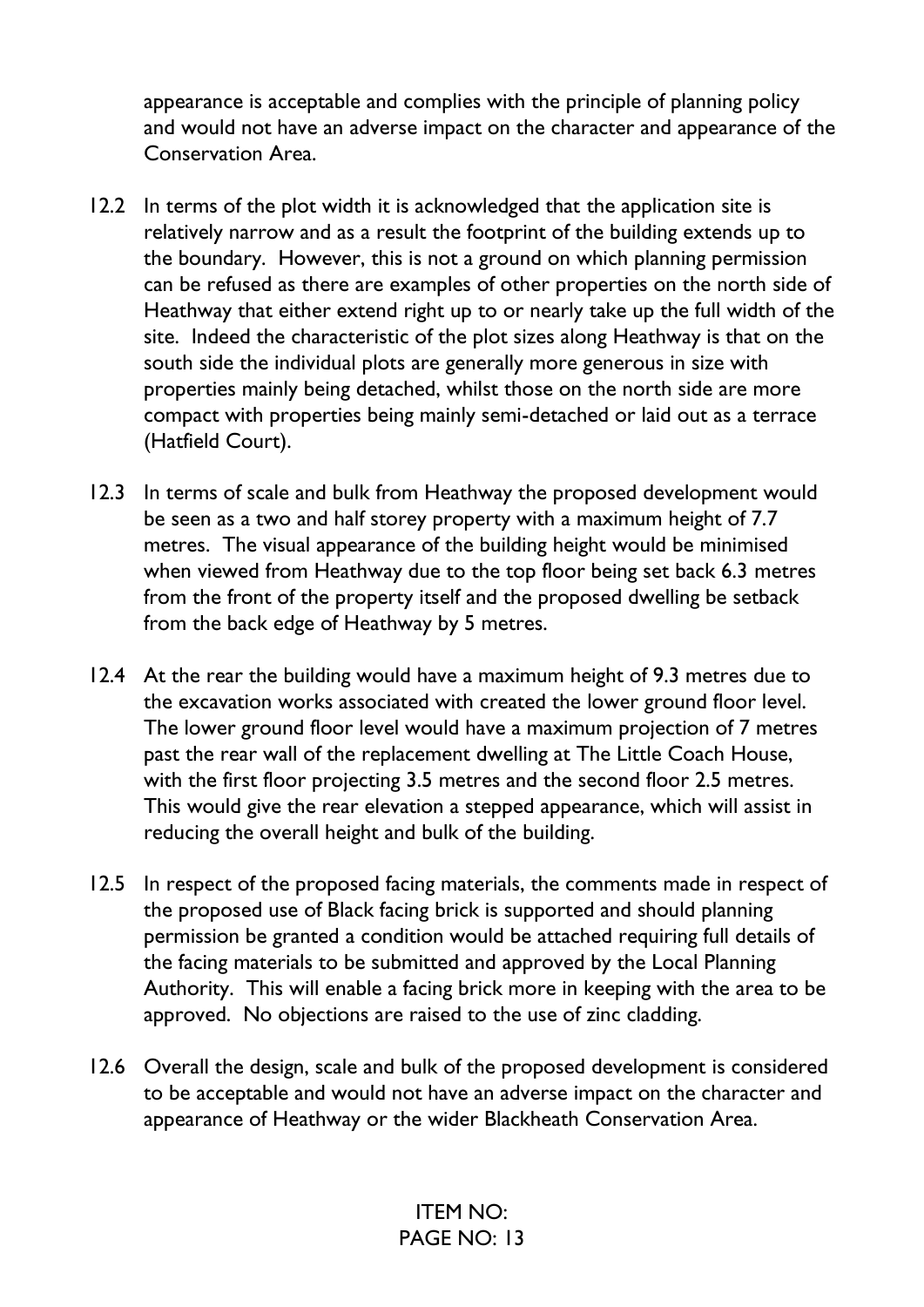### 13. Trees

- 13.1 There are currently 5 trees on the site, which consist of two Ashes, a Maple, an Elm and a Willow. These trees would need to be felled to implement the development and an Arboricutural report has been submitted with the application. The Arboricutural report has been assessed by the Council's Tree officer who is satisfied for the trees to be felled subject to suitable replacement trees. Ideally the Council would like to see the trees replaced on a one for one basis, but the Tree Officer has advised that there is insufficient space to provide replacement trees of a substantial size, which would then be unlikely to mature properly.
- 13.2 On the adjacent land belonging to 77 Vanbrugh Park there is a Silver Birch tree. Whilst this tree is not directly TPO'd it was a replacement for a Horse Chestnut, which was and which was felled due to storm damage. A condition is proposed requiring a method statement relating to works around the tree to ensure that it is adequately protected during construction.

#### 14. Residential Amenity

- 14.1 It is acknowledged that in all development there will be some level of disturbance during construction and whilst this may cause a level of inconvenience it is only for a temporary period of time. As such it is considered that appropriate planning conditions in respect of hours of construction, a construction method statement and a basement construction method stated can be imposed on the grant of planning permission to control any nuisance created during the construction process so that the level of inconvenience is kept to an acceptable level.
- 14.2 On the opposite side of Heathway would be the Little House. A separation distance of approximately 10 metres would be created and due to the angle of the application site to the Little House the proposed dwelling would not face directly towards this property. As the Little House is located to the south of the application site the proposed development would not have any impact in terms of a loss of daylight or sunlight. In terms of enclose it is inevitable that any development above a single storey building will have some impact. It is considered that the proposed development due to the extent of the set back at second floor level, the angled position of the proposed dwelling and that it would be set to the right of the Little House that it would not have a sufficient impact in terms of enclosure to warrant the refusal of planning permission. In terms of overlooking and a loss of privacy the first floor window at the front of the property would be a bedroom window. Although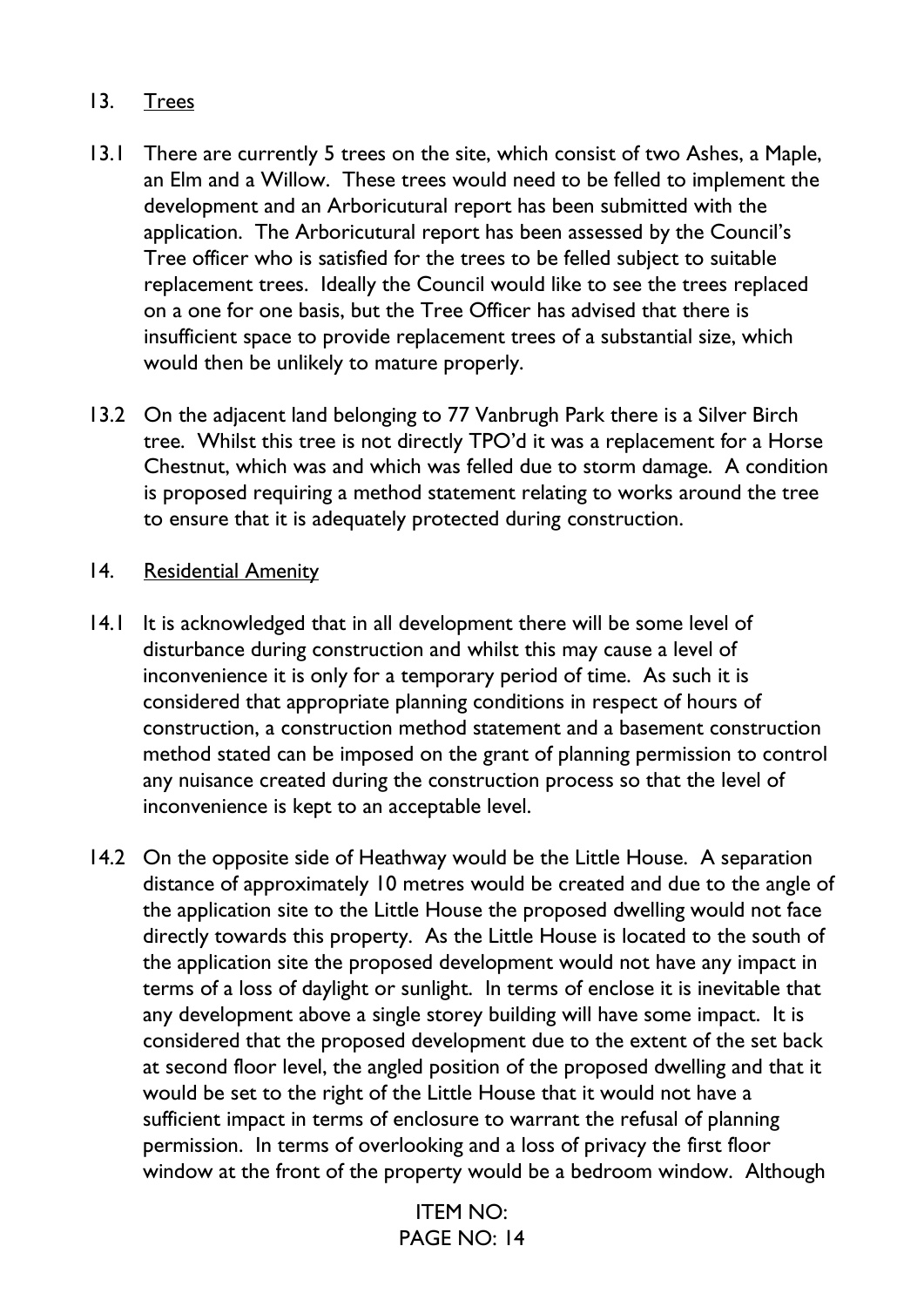a bedroom is a habitable room its use is mainly at night and any overlooking from this window will be limited. In terms of the balcony area at the front this is unlikely to be in use on a constant basis. Furthermore it would be screened by a 1 metre high glass balustrade.

- 14.3 In respect of 3 Heathway the main dwelling would be set approximately 12 metres to the west and would be separated from the application site by what is understood to be an outbuilding garage belonging to 76 Vanbrugh Park and a detached garage belonging to 3 Heathway itself. Due to this it is considered that the development would not have any adverse impact on the residential amenity of the occupiers of 3 Heathway as a result of a loss of daylight/sunlight, loss of outlook or a loss of privacy due to overlooking.
- 14.4 The properties in Vanbrugh Park these properties are set approximately 31 metres to away from the application site. At such a distance the proposed development would not have any adverse impact on the residential amenity enjoyed by the occupiers of these properties. It is acknowledged that as the rear garden of 76 Vanbrugh Park has not been development and is one of the view plots facing onto Heathway that has not been development for residential purposes there could be some impact on the bottom section of this garden. However, due to the overall size and extent of the garden belonging to this property any impact is not considered sufficient enough to warrant the refusal of planning permission.
- 14.5 With regards to the Little Coach House, which is currently being redeveloped the proposed dwelling would be set behind the front building line of the approved dwelling as such the development would have no adverse impact on the residential amenity of the occupiers of this property in this regard. It is accepted that the proposed dwelling would extend past the rear building line of the approved dwelling at the Little Coach House. At lower ground floor level this would be by 7 metres, at first floor by 3.5 metres and at second floor level by 2.5 metres.
- 14.6 A daylight and sunlight report has been submitted with the application and this has assessed the impact of the proposed development on the approved side and rear windows of the replacement dwelling at the Little Coach House. In terms of daylight the BRE guidelines recommend that the Vertical Sky Component (VSC) should be no less than 80% of its former value, to avoid a noticeable loss of light. From the analysis submitted this shows that the level of daylight for the side and rear windows would all comply with the 80% requirements. In terms of sunlight the BRE guidance looks an annual probable sunlight hours and again windows with access to direct sunlight should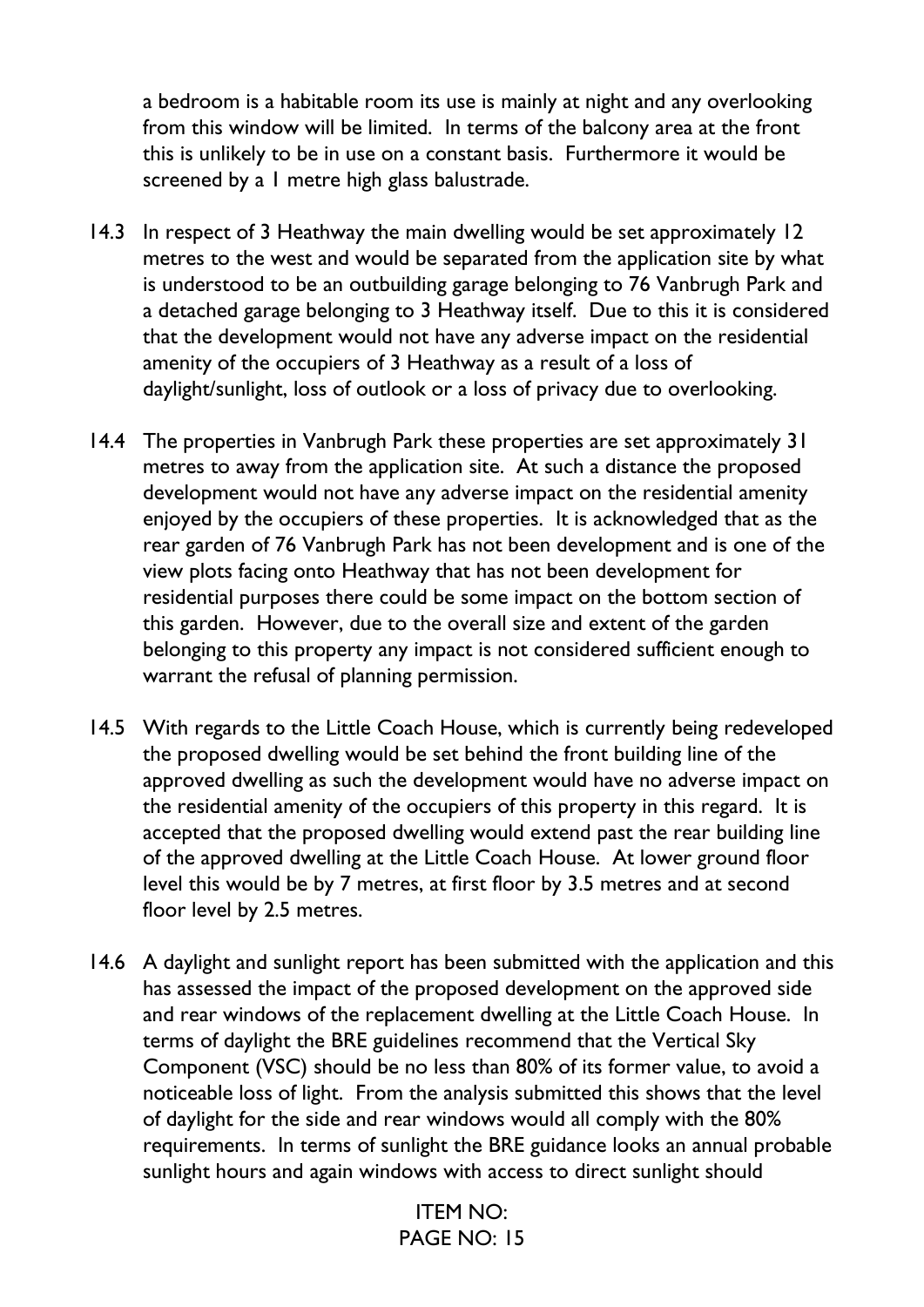continue to receive in excess of 80% of their pre-development value, or 25% of available hours over the year, and 5% of hours in winter to be considered well sunlit. The daylight and sunlight window has assessed the impact of the development on the approved side window at the Little Coach House. The assessment shows that as a whole year the side window would retain 87.80% of their pre-development value, whilst for winter month 99.87% would be retained.

14.7 With regards to enclosure due to the nature of the lower ground floor level it is considered that this would not be particularly visible at ground floor level from the Little Coach House. In terms of the first and second floor level whilst this would be visible due to the open aspect from the Little Coach House any reduction in outlook would be minimised and on balance would not be sufficient to warrant refusal in this instance. A small balcony area is proposed at the rear at first floor level. This would be set away from the boundary with the Little Coach House and would be screened by a glass balustrade so as to restrict any overlooking to acceptable levels.

#### 15. Transport and Access

- 15.1 The proposed dwelling would be set back 5 metres from the back edge of Heathway so as to provide an off-street parking space. Adopted planning policy required a maximum of 1.5 parking spaces for a 3 bedroom house. The proposed level of off-street car parking would be the same as that approved in respect of the Little Coach House. In view of Heathway having a PTAL rating of between 3 and 4 it is considered that the level of car parking proposed is acceptable. As with the approval for the Little Coach House it is considered that adequate vehicle manoeuvring to and front the site is possible using normal driver care. However, as with the Little Coach House a condition is being recommended that mirrors are fitted at the access point to aid such movements.
- 15.2 In terms of cycle parking 2 spaces should be provided and this would be secured through the imposition of a planning condition.

#### 16. Sustainability, Energy and Ecology

16.1 It is noted that the application proposed to provide solar panels to the flat roof of the new dwelling. The applicant has stated that the development will achieve a minimum of a 35% reduction in building carbon dioxide emissions beyond Part L of the Building Regulations 2013. To ensure that the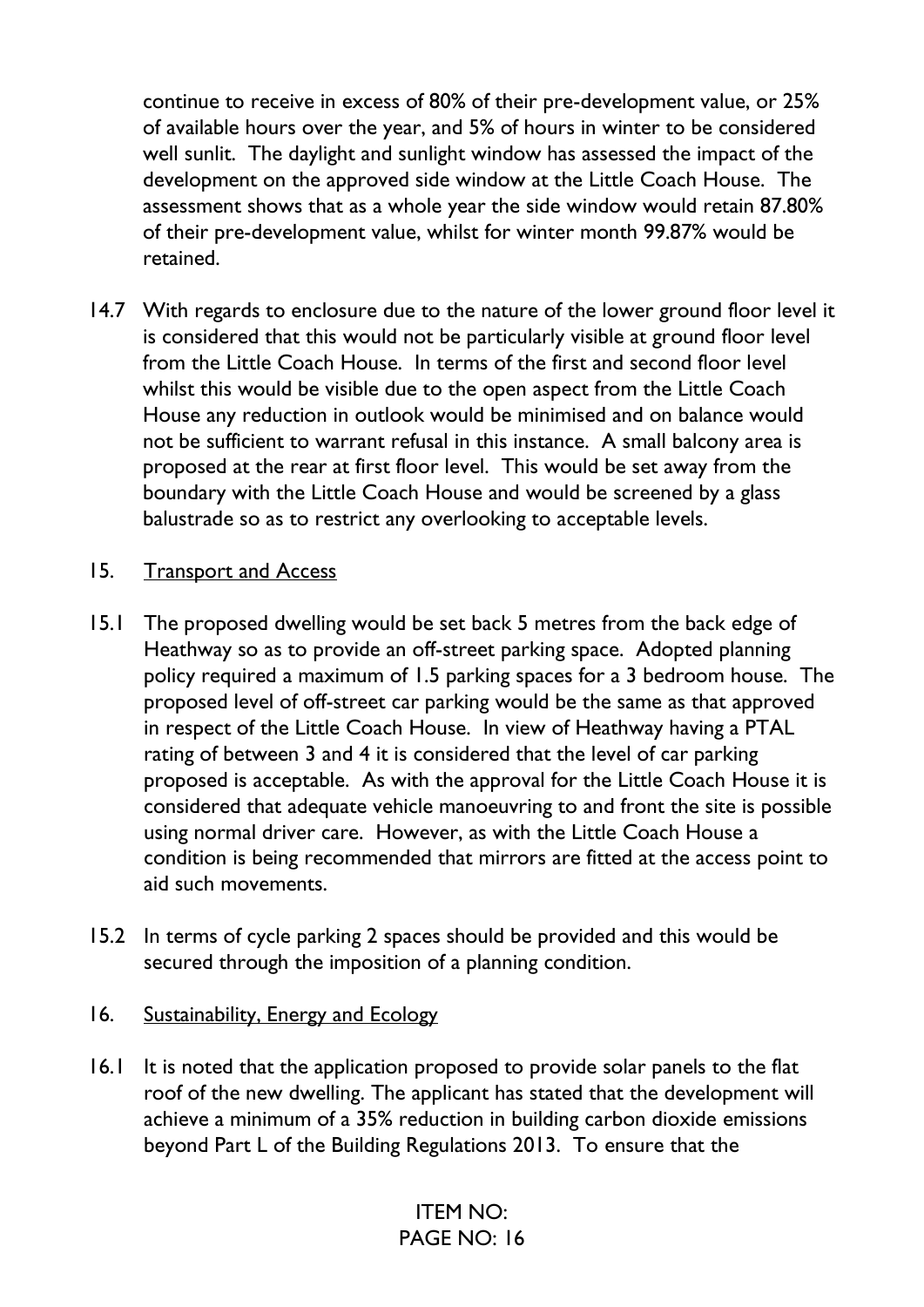development complies with the aims of sustainable development conditions are proposed in respect of carbon emission reduction and water efficiency.

- 16.2 The proposed development is also proposing the installation of green roof. Detailed of the green roof and its implementation will be secured via the imposition of planning conditions.
- 17. Community Infrastructure Levy (CIL)
- 17.1 The Mayor has introduced a London-wide Community Infrastructure Levy (CIL) to help implement the London Plan, particularly policies 6.5 and 8.3. The Mayoral CIL formally came into effect on 1st April, and it will be paid on commencement of most new development in Greater London that was granted planning permission on or after that date. The Mayor's CIL will contribute towards the funding of Crossrail. The Mayor has arranged boroughs into three charging bands. The rate for Greenwich is  $£35$  per square metre.
- 17.2 The current application is liable to this requirement.
- 18. RBG CIL
- 18.1 The Royal Borough adopted its Local Community Infrastructure Levy (CIL) charging schedule, infrastructure (Regulation 123) list, instalments policy and exceptional circumstances relief policy on the 25<sup>th</sup> March 2015 and came into effect in Royal Greenwich on the 6th April 2015.
- 18.2 The current application is liable to this requirement.
- 19. Implications for Disadvantaged Groups
- 19.1 There are no specific implications identified.
- 20. Conclusion
- 20.1 For the reasons set out in the report it is considered that the proposed development is acceptable and complies with the aims of adopted planning policy. Accordingly, it is recommended that permission be granted for application reference 16/0428/F, in line with Section 1 of this report.

Background Papers: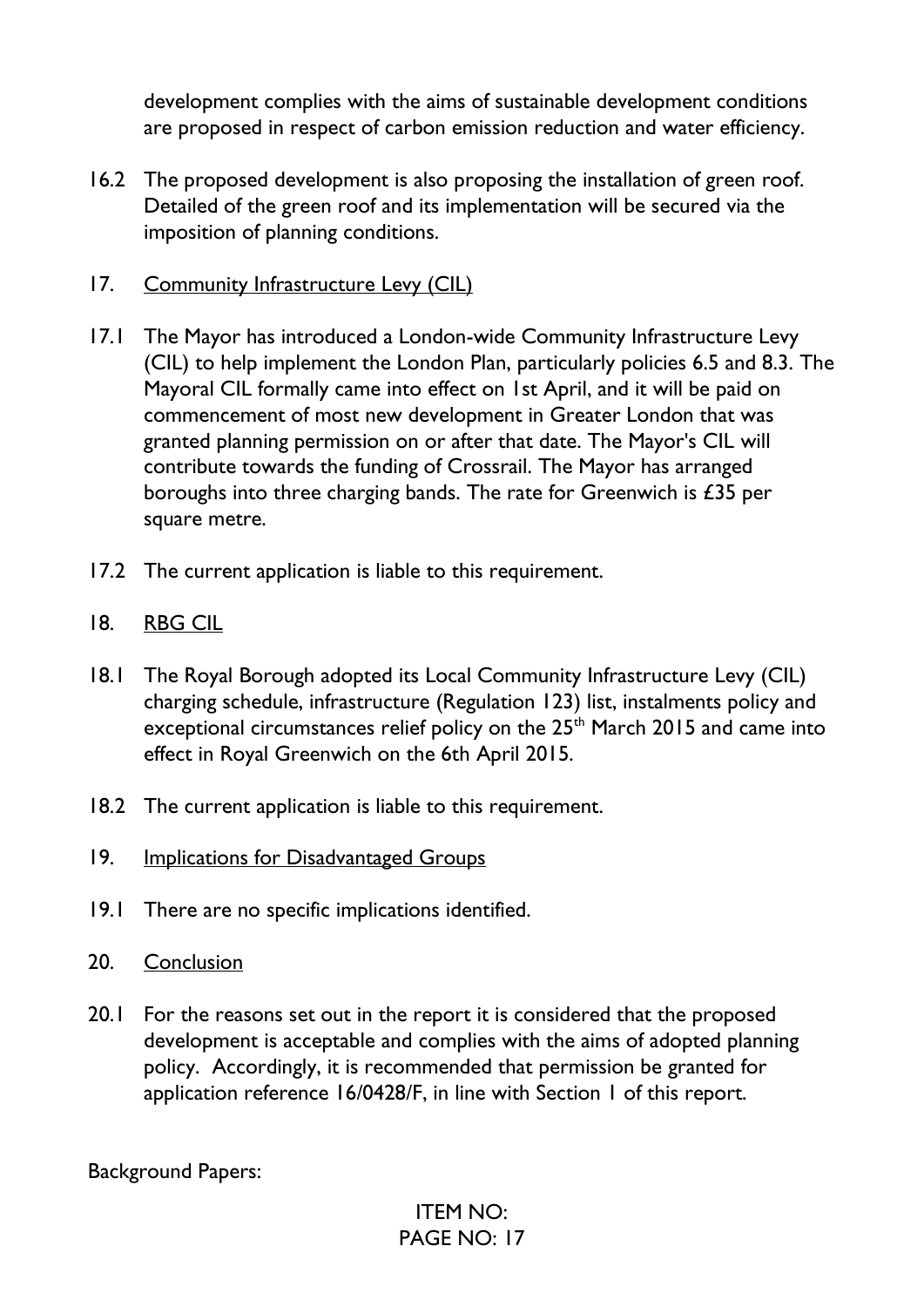National Planning Policy Framework (2012) Technical Housing Standards – Nationally Described Space Standard (2015) The London Plan (2016) Royal Greenwich Local Plan: Core Strategy with Detailed Policies (2014) Mayors Housing SPG (2016) Blackheath Conservation Area Appraisal (2013) Langton Way Planning Brief (1989) Responses from consultations

| <b>Report Author:</b> | Neil Willey, Area Planning Manager                                      |  |
|-----------------------|-------------------------------------------------------------------------|--|
| Tel No.:              | 020 8921 5764                                                           |  |
| Email.:               | neil.willey@royalgreenwich.gov.uk                                       |  |
| Reporting to:         | Paul Feehily, Interim Assistant Director Planning & Building<br>Control |  |
| Tel No.:              | 020 8921 5704                                                           |  |
| Email.:               | paul.feehily@royalgreenwich.gov.uk                                      |  |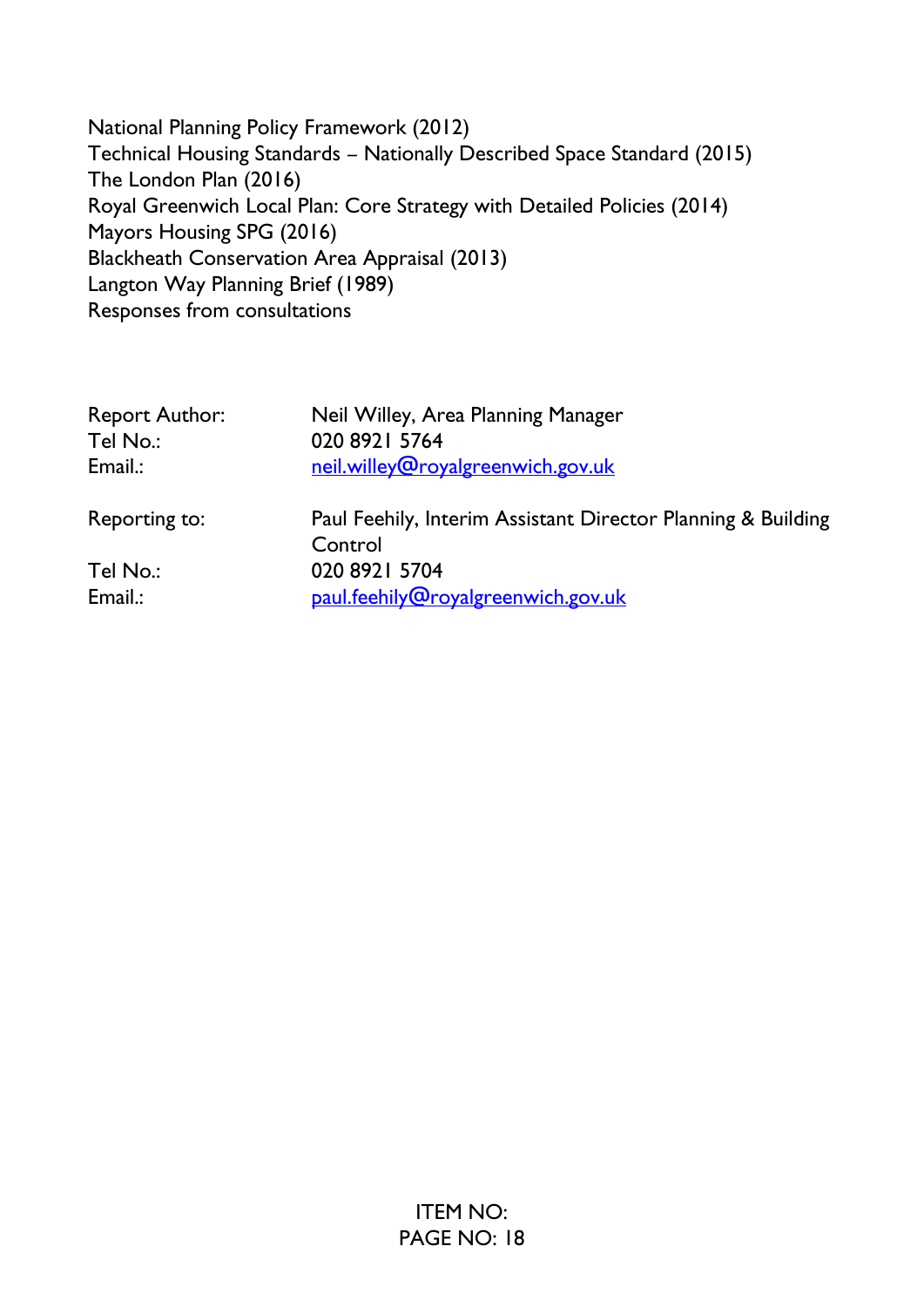# **Appendix 1 - Drawing numbers**

The following drawings and associated documentation has been submitted by the applicant in support of application reference 16/0428/F:

1097-001, 0010, 1000, 1001, 1002, 1003, 1004, 1100, 1101, 1201, 1202, 1203, 1204, 1500, 1501, 1502, 1503, 1504, DFCP 3697 TPP, Allocated Drawing No 01, Daylight and Sunlight Assessment, Arboricultural Impact Assessment, Design & Access Statement and Basement Assessment.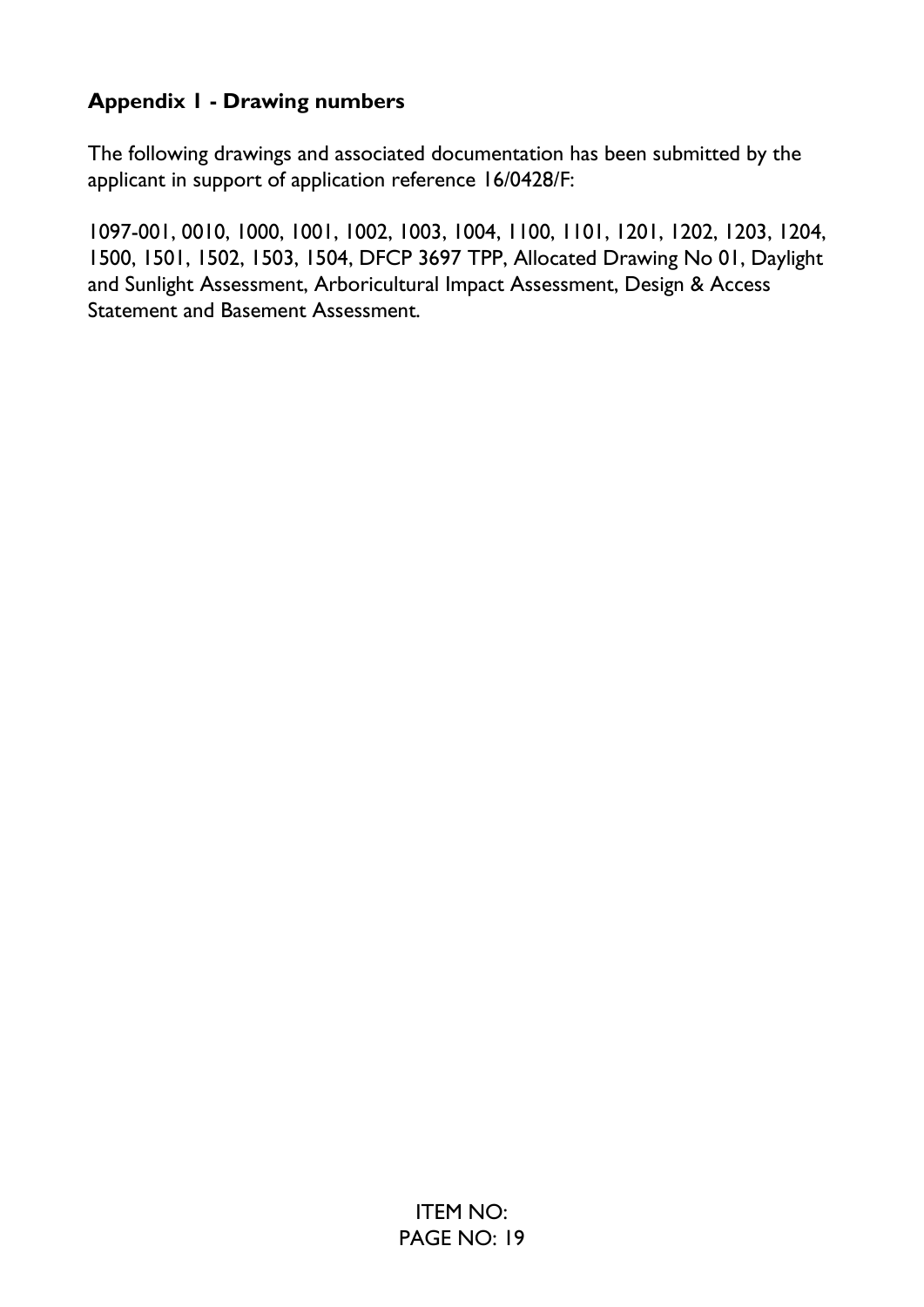# **Appendix 2 – Conditions and Informatives**

# 1. **Conditions and Reasons for Application Reference 15/4016/F:**

### **Approved Drawings**

01. The development hereby permitted shall be carried out in accordance with the following approved plans:

1097-001, 0010, 1000, 1001, 1002, 1003, 1004, 1100, 1101, 1201, 1202, 1203, 1204, 1500, 1501, 1502, 1503, 1504, DFCP 3697 TPP, Allocated Drawing No 01, Daylight and Sunlight Assessment, Arboricultural Impact Assessment, Design & Access Statement and Basement Assessment.

*Reason: For the avoidance of doubt and in the interests of proper planning, to ensure that the development is implemented in accordance with the approved plans and complies with policies 3.2, 3.3, 3.4, 3.5, 3.8, 5.1, 5.2, 5.3, 5.10, 5.13, 5.14, 5.15, 5.16, 6.1, 6.3, 6.9, 6.10, 6.13, 7.1, 7.2, 7.3, 7.4, 7.6, 7.8, 7.13, 7.14, 7.15, 8.2 and 8.3 of the London Plan (2016), policies H1, H2, H5, H(c), DH1, DH3, DH(b), DH(h), OS4, OS(f), E1, E(a), E(c),E(f), CH1, CH2, IM1, IM4, IM(a), IM(b) and IM(c) of the Royal Greenwich Local Plan: Core Strategy with Detailed Policies (adopted July 2014), Mayor's Housing SPG and the Blackheath Conservation Area Character Appraisal* 

# **External Materials**

02. Prior to the commencement of development, full details (including samples) of all facing materials and finishes, including windows, to be used on the dwelling hereby approved shall be submitted to, and approved in writing by, the Local Planning Authority and the scheme shall thereafter be implemented in accordance with the approved drawings.

*Reason: In order that the Local Planning Authority may be satisfied with the external appearance of the building, its impact on the character and appearance of the street scene and the Blackheath Conservation Area and ensure compliance with policies 7.4, 7.6 and 7.8 of the London Plan (2016) and policies H5, DH1, DH3 and DH(h) of the Royal Greenwich Local Plan: Core Strategy with Detailed Policies (adopted July 2014) and the Blackheath Conservation Area Character Appraisal*

### **Removal of Permitted Development Rights**

03. Notwithstanding the provisions of the Town and Country Planning (General Permitted Development) (England) Order 2015 (or any order revoking and re-enacting that order with or without modification) no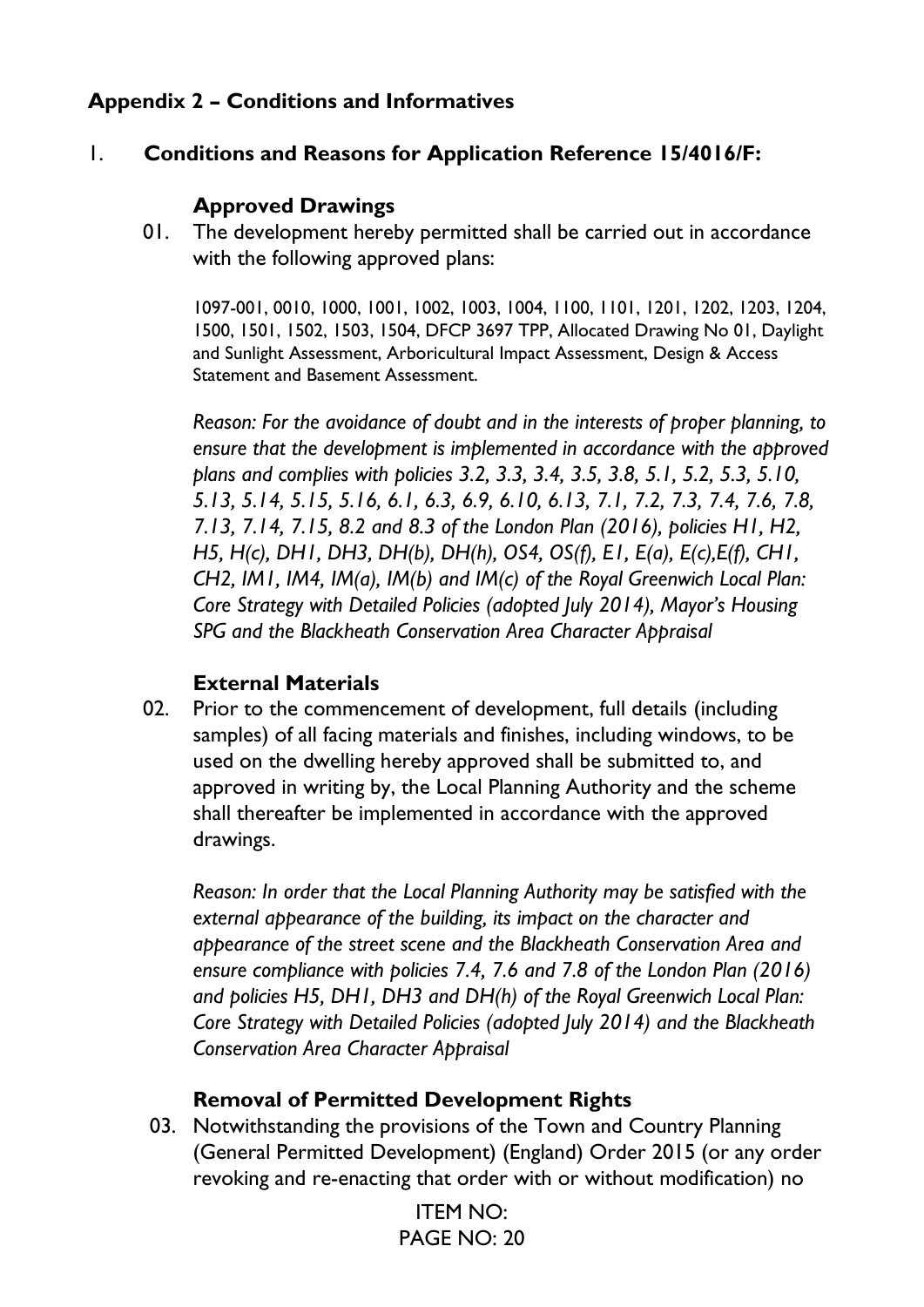enlargements, or other alterations to the premises and site may be carried out.

*Reason: In view of the restricted size of the site uncontrolled enlargements or alterations could affect amenities of neighbouring properties and the area generally and ensure compliance with policies 7.4, 7.6 and 7.8 of the London Plan (2016), policies DH1, DH3, DH(b) and DH(h) of the Royal Greenwich Local Plan: Core Strategy with Detailed Policies (adopted July 2014) and the Blackheath Conservation Area Character Appraisal.*

#### **Parking Spaces**

04. The parking spaces provided shall be completed prior to the occupation of the dwelling and used only for that purpose and no development whether permitted by the Town and Country Planning (General Permitted Development) (England) Order 2015 (or any order revoking and re-enacting that order with or without modification) or not shall be carried out as to interfere with such use.

*Reason: to ensure adequate off street parking provision is maintained and ensure compliance with policy 6.13 of the London Plan (2016) and policy IM(c) of the Royal Greenwich Local Plan: Core Strategy with Detailed Policies (adopted July 2014).*

05. Works of construction shall be carried out during normal working hours, i.e. 08.00 to 18.00 hours Monday to Friday, and 08.00 to 13.00 hours on Saturdays, with no noisy working audible at the site boundary being permitted on Sundays or Bank Holidays

*Reason: To safeguard the amenities of neighbouring properties and the area generally and ensure compliance with policy 7.15 of the London Plan (2016) and policy E(a) of the Royal Greenwich Local Plan: Core Strategy with Detailed Policies (adopted July 2014).*

### **Construction Method Statement**

- 06. No construction shall take place on site until a Construction Method Statement is submitted to and approved in writing by, the Local Planning Authority. The method statement shall include details of the following:
	- Haulage routes
	- Likely noise levels to be generated from plant;
	- Details of any noise screening measures;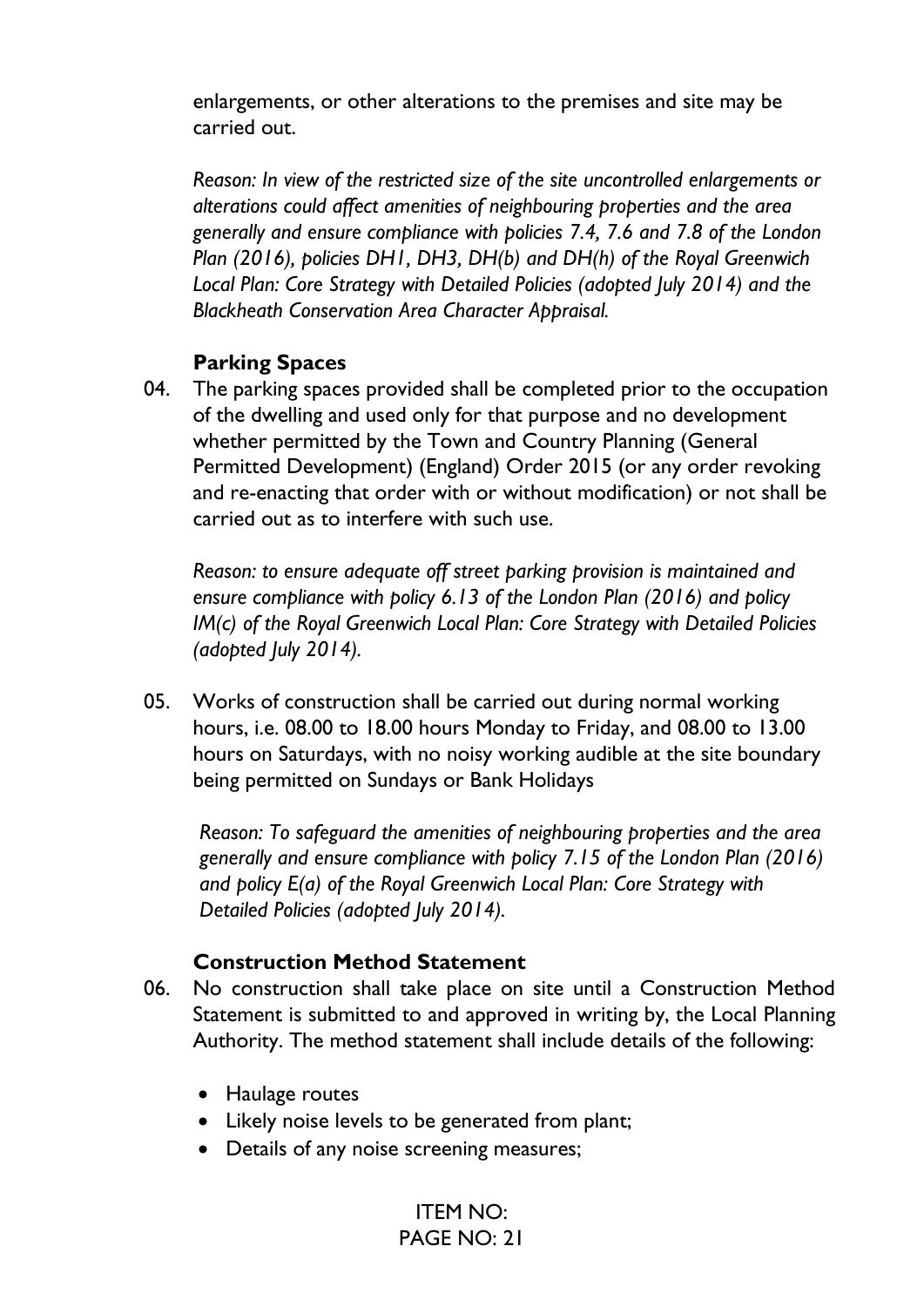- Proposals for monitoring noise and procedures to be put in place where agreed noise levels are exceeded;
- Where works are likely to lead to vibration impacts on surrounding residential properties, proposals for monitoring vibration and procedures to be put in place if agreed vibration levels are exceeded. Note: it is expected that vibration over 1mm/s measured as a peak particle velocity would constitute unreasonable vibration;
- Likely dust levels to be generated and any screening measures to be employed;
- Proposals for monitoring dust and controlling unacceptable releases; and
- Wheel washing facilities and facilities for discharging the water; and

Reference shall be made to:

- The Council's Construction Site Noise Code of Practice [http://www.royalgreenwich.gov.uk/downloads/417/pollution\\_control](http://www.royalgreenwich.gov.uk/downloads/417/pollution_control_-_construction_information_and_advice) [\\_-\\_construction\\_information\\_and\\_advice.](http://www.royalgreenwich.gov.uk/downloads/417/pollution_control_-_construction_information_and_advice)
- The Mayor of London's 'The control of dust and emissions from construction and demolition' Best Practice Guidance [http://www.london.gov.uk/thelondonplan/guides/bpg/bpg\\_04.jsp;](http://www.london.gov.uk/thelondonplan/guides/bpg/bpg_04.jsp) and
- BRE four part Pollution Control Guides 'Controlling particles and noise pollution from construction sites'.

The Construction Method Statement shall be implemented as approved.

*Reason: To safeguard the amenities of neighbouring properties and the area generally and ensure compliance with policy 7.15 of the London Plan (2016) and policy E(a) of the Royal Greenwich Local Plan: Core Strategy with Detailed Policies (adopted July 2014).*

### **Basement Method Statement**

- 06. No construction shall take place on site until a 'Basement Construction Method Statement is submitted to and approved in writing by the Local Planning Authority and the construction works on site shall be carried out in accordance with the approved details. The Method Statement should include details of the following:
	- Appointment of suitably qualified professional (civil or structural engineer);
	- ITEM NO: • Confirmation of whether the site is located above an aquifer

PAGE NO: 22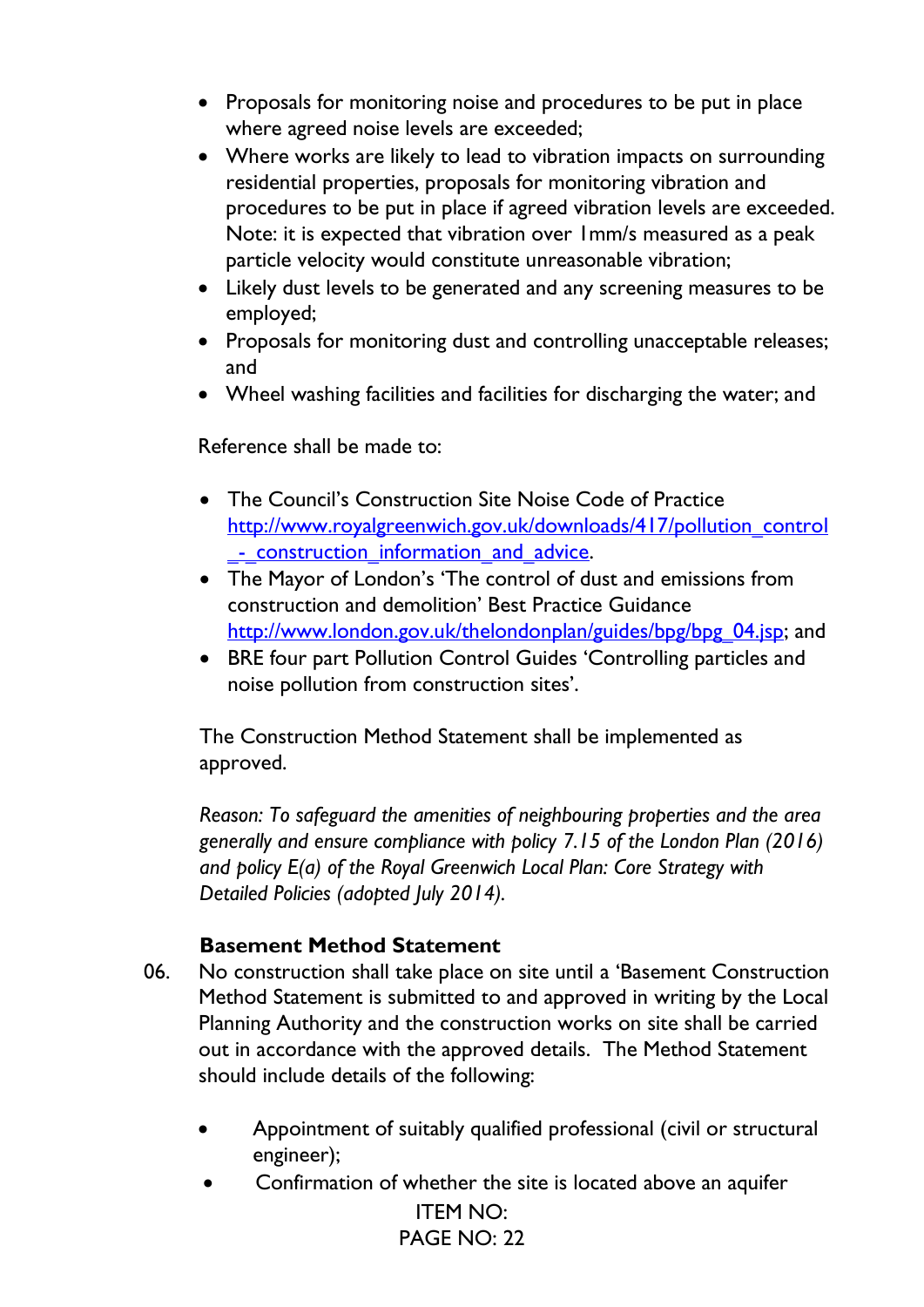- Confirmation of whether the proposed development will extend beneath the water table surface or whether it is located within 100m of water course;
- An explanation of how the development will impact on flooding and drainage, including what prevention measures will be taken to reduce the risk of flooding of the basement itself and neighbouring properties;
- A ground and hydrological condition report dealing with groundwater flow ensuring structural stability during excavation and demolition;
- Temporary propping/temporary works and construction work, minimising disturbance;
- Drilling of boreholes;
- Sequence of temporary works to minimise the effect on neighbours and management of water flow;
- Proposals for monitoring vibration and procedures to be put in place to minimise such disturbance, including those relating to any piling on the site (it is expected that vibration over 1mm/s measured as a peak particle velocity would constitute unreasonable vibration);
- Likely noise levels to be generated from plant;
- Details of any noise screening measures, including those relating to piling on the site;
- Proposals for monitoring noise and procedures to be put in place where agreed noise levels are exceeded, including those relating to piling on the site;
- Likely dust levels to be generated and any screening measures to be employed, including those relating to piling on the site;
- Proposals for monitoring dust and controlling unacceptable release such as asbestos
- Details and justification for the piling methodology to be adopted

*Reason: To ensure that the host building, the stability of the site and the residential amenity of adjoining occupiers is safeguarded and to ensure compliance with Policy 7.15 of the London Plan (2016), policies E(a) and E(c) of the Royal Greenwich Local Plan: Core Strategy with Detailed Policies (adopted July 2014) and the Mayors Sustainable Design and Construction SPG (2014).*

# **Hard and soft landscaping**

ITEM NO: 07. Details of all hard and soft landscaping arrangements including surface treatment and means of enclosure; shall be submitted to and approved

PAGE NO: 23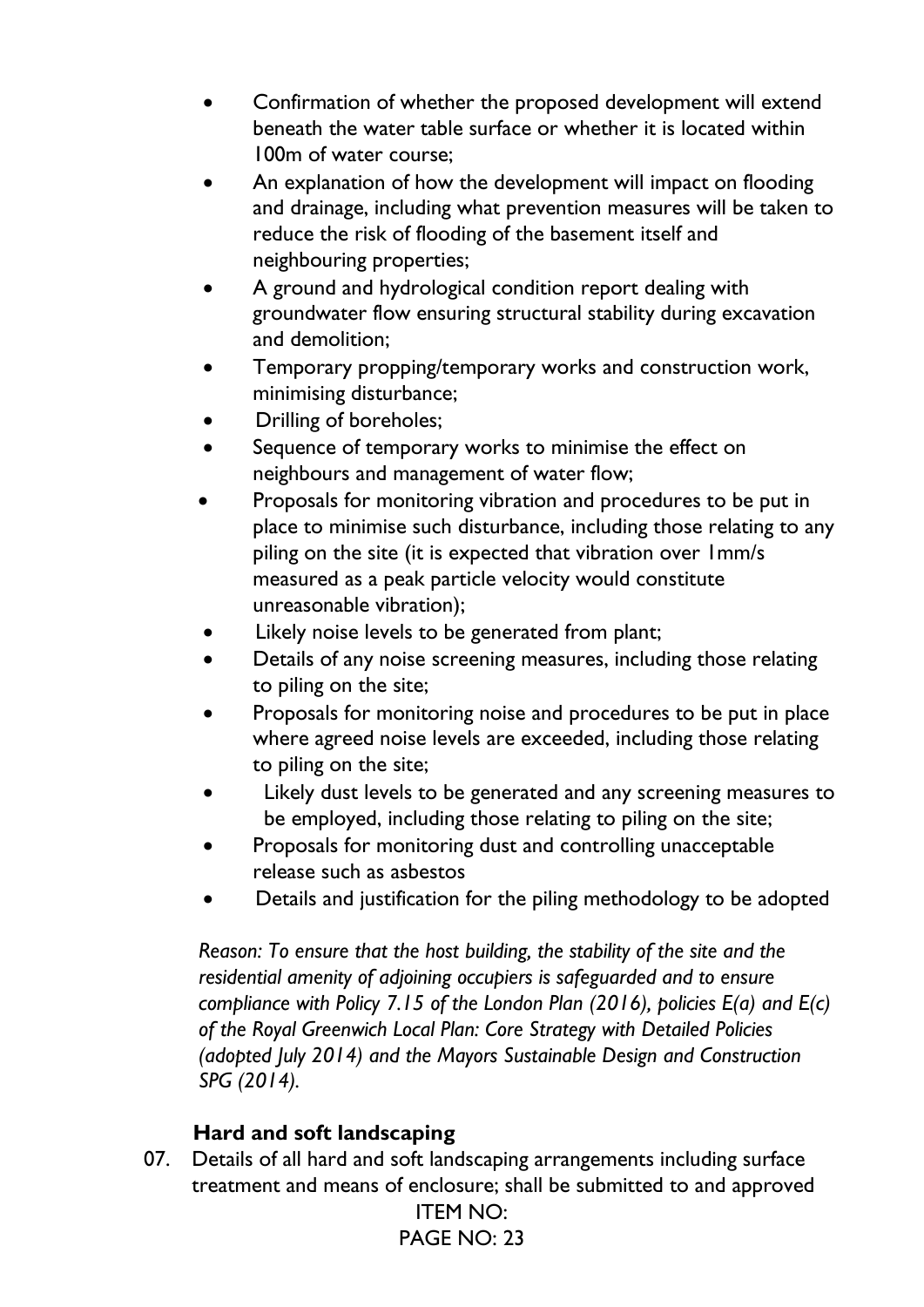in writing by, the Local Planning Authority before the development is commenced. The hard landscaping shall be completed before the dwelling is first occupied. The soft landscaping shall be completed within 12 months, or by the end of the first planting season, after the completion of the development to the satisfaction of the Local Planning Authority.

*Reason: In order to maintain the character and appearance of the area and ensure compliance with policies DH1, DH3, DH(h) and OS(f) of the Royal Greenwich Local Plan: Core Strategy with Detailed Policies (adopted July 2014).*

### **Replacement Trees**

08. Full details of suitable replacement trees shall be submitted to and approved in writing by the Local Planning Authority before the works hereby permitted commence. The approved trees shall be planted within 12 months, or by the end of the first planting season, after the completion of the development to the satisfaction of the Local Planning Authority.

*Reason: In order that the Council may be satisfied with the character and appearance of the site and surrounding area and ensure compliance with policies DH1, DH3, DH(b) and OS(f) of the Royal Greenwich Local Plan: Core Strategy with Detailed Policies (adopted July 2014).*

# **Unexpected Contamination**

09. If, during development, contamination not previously identified is found to be present at the site then no further development shall be carried out until the developer has submitted, and obtained written approval from the Local Planning Authority for, a remediation strategy detailing how this unsuspected contamination shall be dealt with.

*Reason: Groundwater quality needs to be protected. Any visibly contaminated or odorous material encountered on the site during the development work, must be investigated. The Planning Authority must be informed immediately of the nature and degree of contamination present and to comply with policy 5.21 of the London Plan (2016) and policy E(e) of the Royal Greenwich Local Plan: Core Strategy with Detailed Polices (adopted July 2014).*

# **Refuse storage details**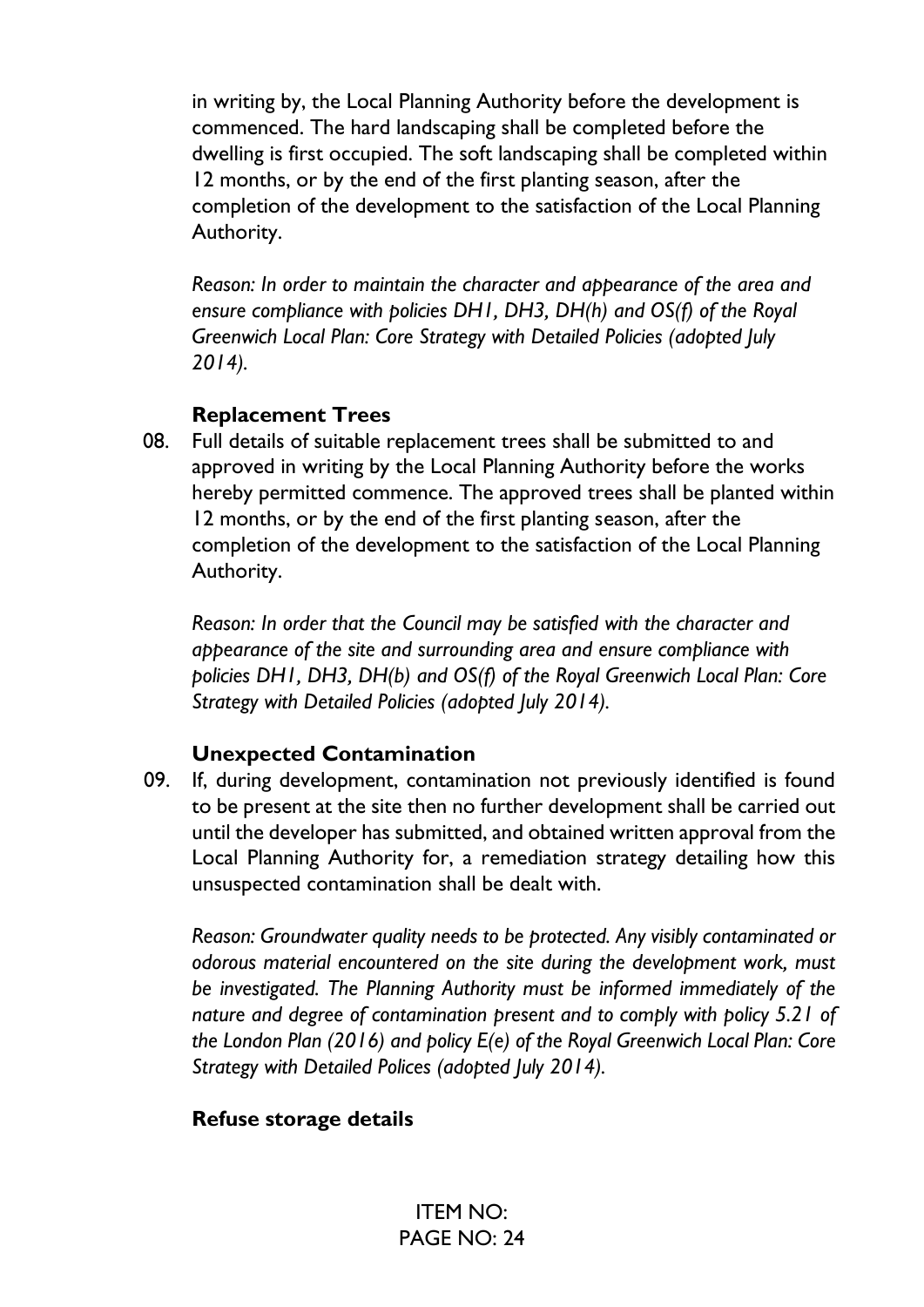10. The refuse and recycling facilities for the residential unit shall be constructed and proceed in strict accordance with the details outlined in drawing nos. 1097-1001 Rev.1, 1097-1201 Rev.1 and 1097-1204 Rev.1.

*Reason: In order that the Council may be satisfied with the details of the proposal and ensure compliance with policy 5.16 of the London Plan (2016) and policy DH1 of the Royal Greenwich Local Plan: Core Strategy with Detailed Policies (adopted July 2014).*

# **Accessibility**

11. The applicant shall not implement any part of the development hereby permitted until drawings illustrating that the dwelling hereby permitted complies with Building Regulation requirement M4(2) 'accessible and adaptable dwellings', have been submitted to and approved in writing by the Local Planning Authority in consultation with the Council's Housing Occupational Therapist. The approved details shall be fully implemented prior to the occupation of the building.

*Reason: To accord with policy 3.8 of the London Plan (2016) and policy H5 of the Royal Greenwich Local Plan: Core Strategy with Detailed Policies (adopted July 2014).*

### **Carbon Emissions Reduction**

12. The development hereby permitted shall achieve no less than a thirty five per cent (35%) reduction in building carbon dioxide emissions over Part L 2013 of the building regulations. No development shall take place until an energy statement is submitted to and approved by the Local Planning Authority detailing how the development proposals, in accordance with the energy hierarchy, meet the required 35% reduction target.

*Reason: To minimise future carbon dioxide emissions and mitigate climate change, and to comply with policy 5.2 of the London Plan and policy E1 Royal Greenwich Local Plan: Core Strategy with Detailed Policies (adopted July 2014).*

### **Carbon Emissions Reduction**

13. The development shall be implemented in accordance with the details approved under condition 12 and prior to first occupation of the building the developer shall submit evidence that the 35% reduction over Part L 2013 of the building regulations has been achieved.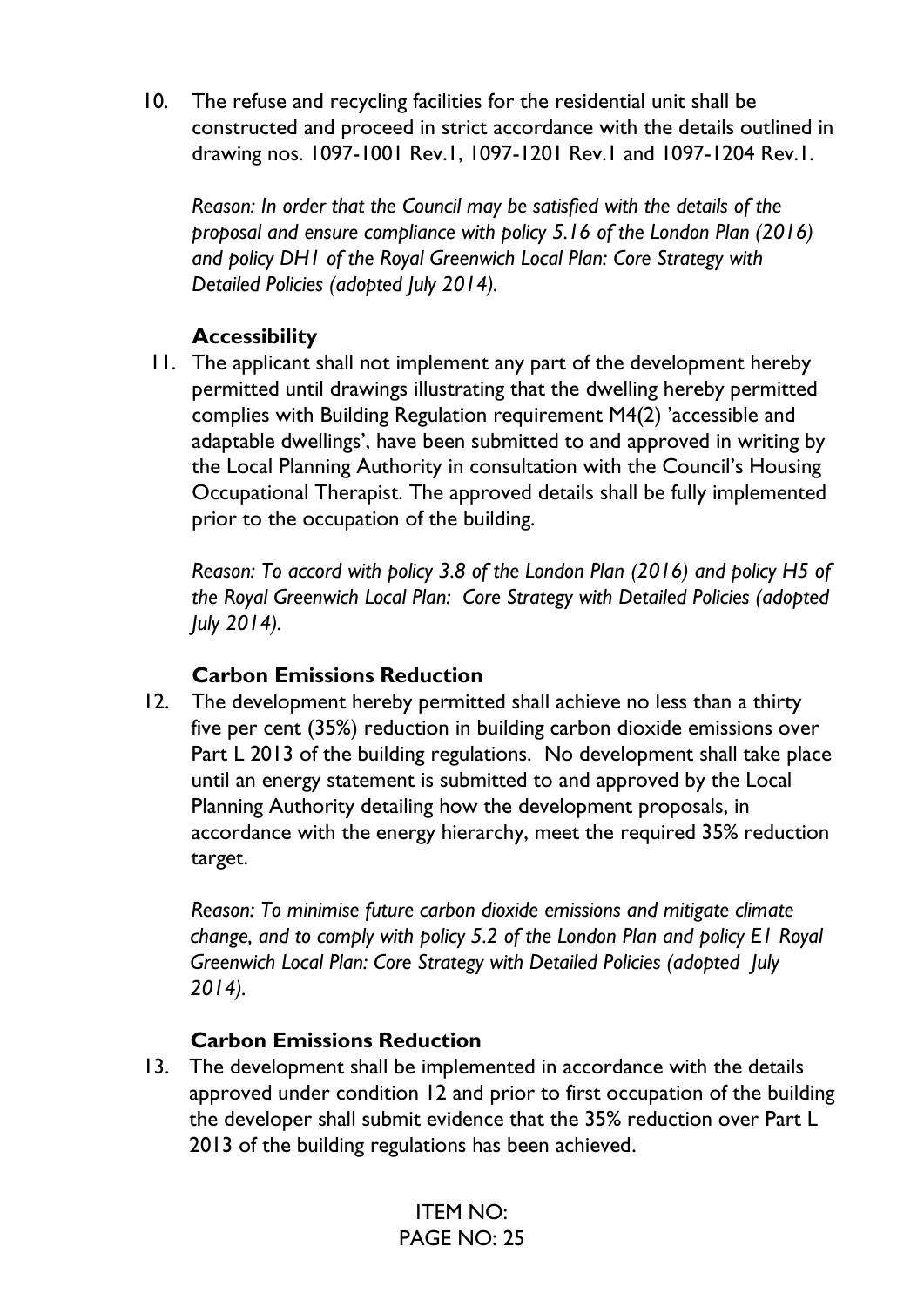*Reason: To minimise future carbon dioxide emissions and mitigate climate change, and to comply with policy 5.2 of the London Plan and policy E1 Royal Greenwich Local Plan: Core Strategy with Detailed Policies (adopted July 2014).*

# **Energy Performance**

- 14. The dwelling hereby permitted must achieve the following energy performance standards:
	- (i) All houses and flats whose material operations have commenced on or after 1st October 2016 must achieve zero carbon dioxide emissions.
	- (ii) No part of the development hereby permitted shall be occupied until evidence of the energy performance standard referred to in part [(i)] [(ii)] of this Condition having been achieved, has been submitted to, and approved in writing by, the Local Planning Authority.

*Reason*: *To minimise future carbon dioxide emissions and mitigate climate change, and to comply with policy 5.2 of the London Plan (2016) and policy E1 of the Royal Greenwich Local Plan: Core Strategy with Detailed Policies (adopted July 2014).*

# **Water efficiency**

15. The development hereby permitted shall comply with Regulation 36(2)(b) of the Building Regulations 2010 (as amended by the Building Regulations &c. (Amendment) Regulations 2015/767) and as set out in section G2 of the Building Regulations Approved Document *(*110 litres per person per day*)*.

*Reason: To accord with Policy 5.15 of the London Plan (2016) as amended and policy DH1 of the Royal Greenwich Local Plan: Core Strategy with Detailed Policies (adopted July 2014).*

# **Green Roofs (not to be used as amenity space)**

16. Full details of an extensive green roof which shall be compliant with GRO Green Roof Code 2011 shall be submitted to and approved in writing by the Local Planning Authority prior to the implementation of the relevant part of the development hereby approved. Submitted information should include the following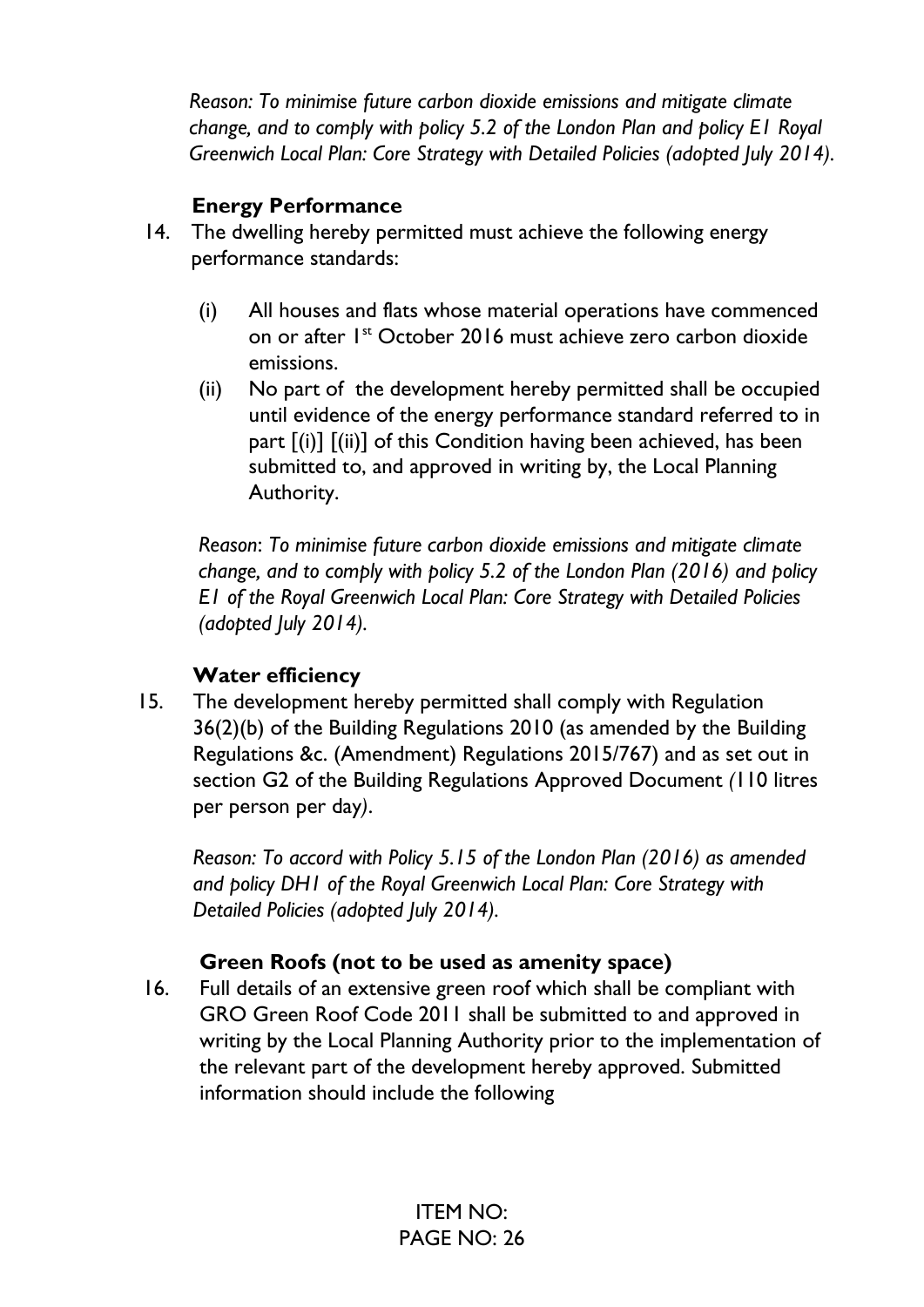a report from a suitably qualified ecologist specifying how the living roof has been developed for biodiversity with details of landscape features and a roof cross section;

The green roof should be comprised of, but not necessarily limited to, the following:

- i Biodiversity based with extensive/semi-intensive soils
- ii. Substrate which is commercial brick-based aggregate or equivalent with a varied substrate depth of 80 -150mm planted with 50% locally native herbs/wildflowers in addition to sedum. include additional features such as areas of bare shingle, areas of sand for burrowing invertebrates, individual logs or log piles, and an area suitable for Black Redstarts
- iii. parts a and b must be addressed within a single submission document

The development shall be carried out strictly in accordance with the details approved, shall be maintained as such thereafter and no alterations to the approved scheme shall be permitted without the prior written consent of the Local Planning Authority.

*Reason: To provide insulation and to contribute towards enhancing biodiversity, reducing flood risk and improving the aesthetic value of the development as well as resident's well-being. To comply with policies 5.11 and 7.19 of the London Plan and policies OS4, DH1 and E(f) of the Royal Greenwich Local Plan: Core Strategy with Detailed Policies (adopted July 2014)*

# **Cycle Parking**

17. No construction work shall be carried out until full details of the cycle parking facilities for the residential unit have been submitted to and approved in writing by the Local Planning Authority. The approved details shall be implemented before the first occupation of the approved dwelling.

*Reason: In order that the Council may be satisfied with the details of the proposal and ensure compliance with policy DH1 of the Royal Greenwich Local Plan: Core Strategy with Detailed Policies (2014).*

# **Sustainable Drainage**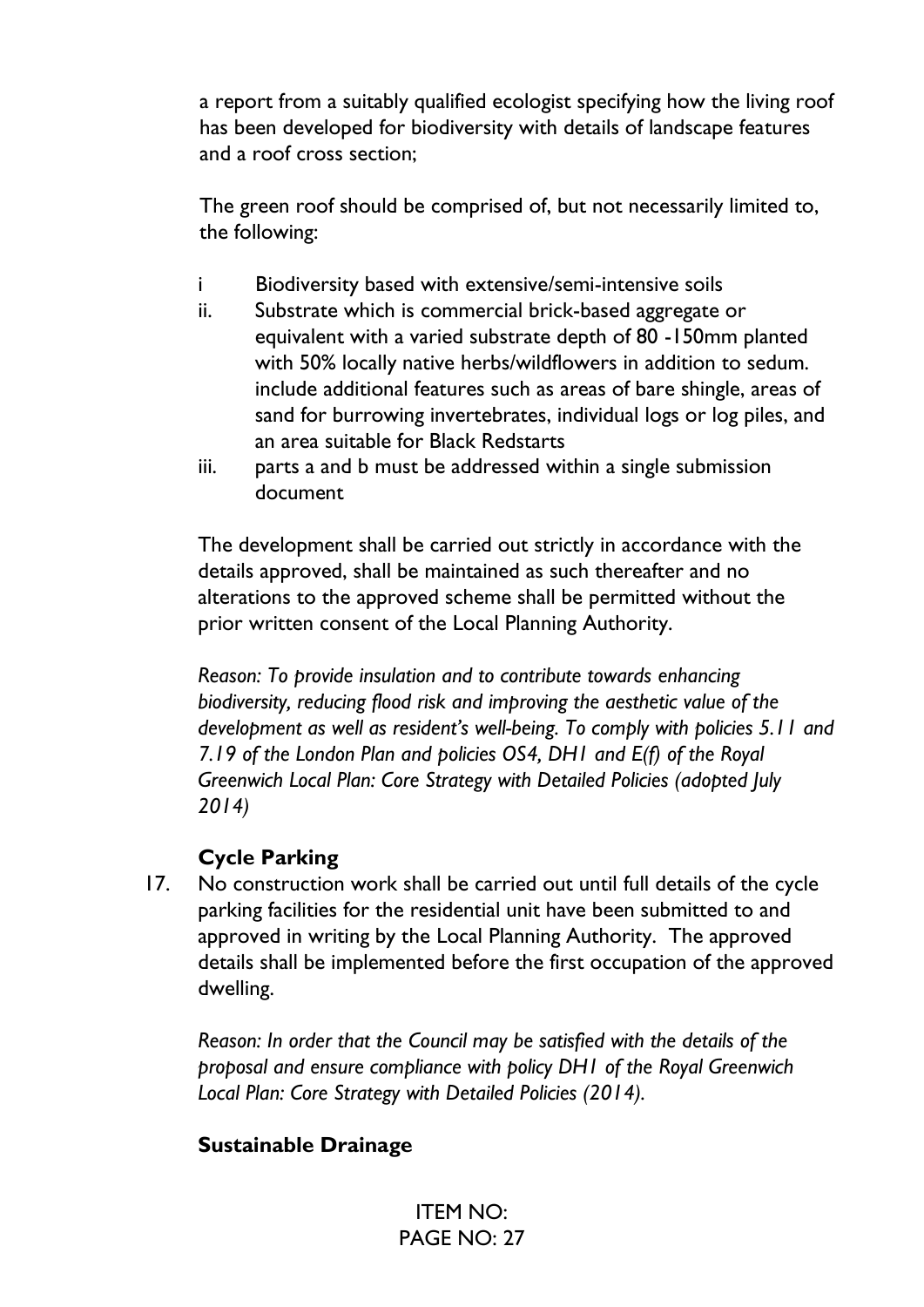18. Full details of the rainwater recycling system shall be submitted to and approved in writing by the Local Planning Authority prior to the implementation of the development. The approved details shall be implemented prior to the occupation of the development, shall be maintained as such thereafter and demonstrate the maximum level of recycled water that can feasibly be provided by the development.

*Reason: To ensure that the development reduces the risk of surface water flooding and ensure compliance with policy 5.3 of the London Plan and policy DH1 of the Royal Greenwich Local Plan: Core Strategy with Detailed Policies (Adopted July 2014).*

### **Mirror Details**

19. Prior to the commencement of the development, detailed drawings of mirrors fitted at the vehicular access point shall be submitted to, and approved in writing by the Local Planning Authority and shall thereafter be retained in accordance with those details.

*Reason: In order that the Council may be satisfied with the safety of pedestrians and road users and ensure compliance with policy 6.10 of the London Plan (2015) and policies DH1and IM(b) of the Royal Greenwich Local Plan: Core Strategy with Detailed Policies (adopted July 2014).*

### **Glass Balustrade**

20. Prior to the first occupation of the dwelling the balustrade to the rear first floor balcony and the second floor terrace shall be in situ to a height of 1 metre and shall be finished in opaque glass. The glass balustrade shall thereafter be maintained in good order and shall not be replaced without first obtaining the written consent of the Local Planning Authority.

*Reason: In order that the residential amenity of adjoining occupiers is preserved and to ensure that the development complies with the aims of policy DH(b) of the Royal Greenwich Local Plan: Core Strategy with Detailed Policies (adopted July 2014).*

### **Tree Method Statement**

21. Prior to the commencement of works on site a Tree Method Statement setting out how the Silver Birch Tree will be protected during construction works shall be submitted to and approved in writing by the Local Planning Authority. The development shall then be implemented in accordance with the approved details.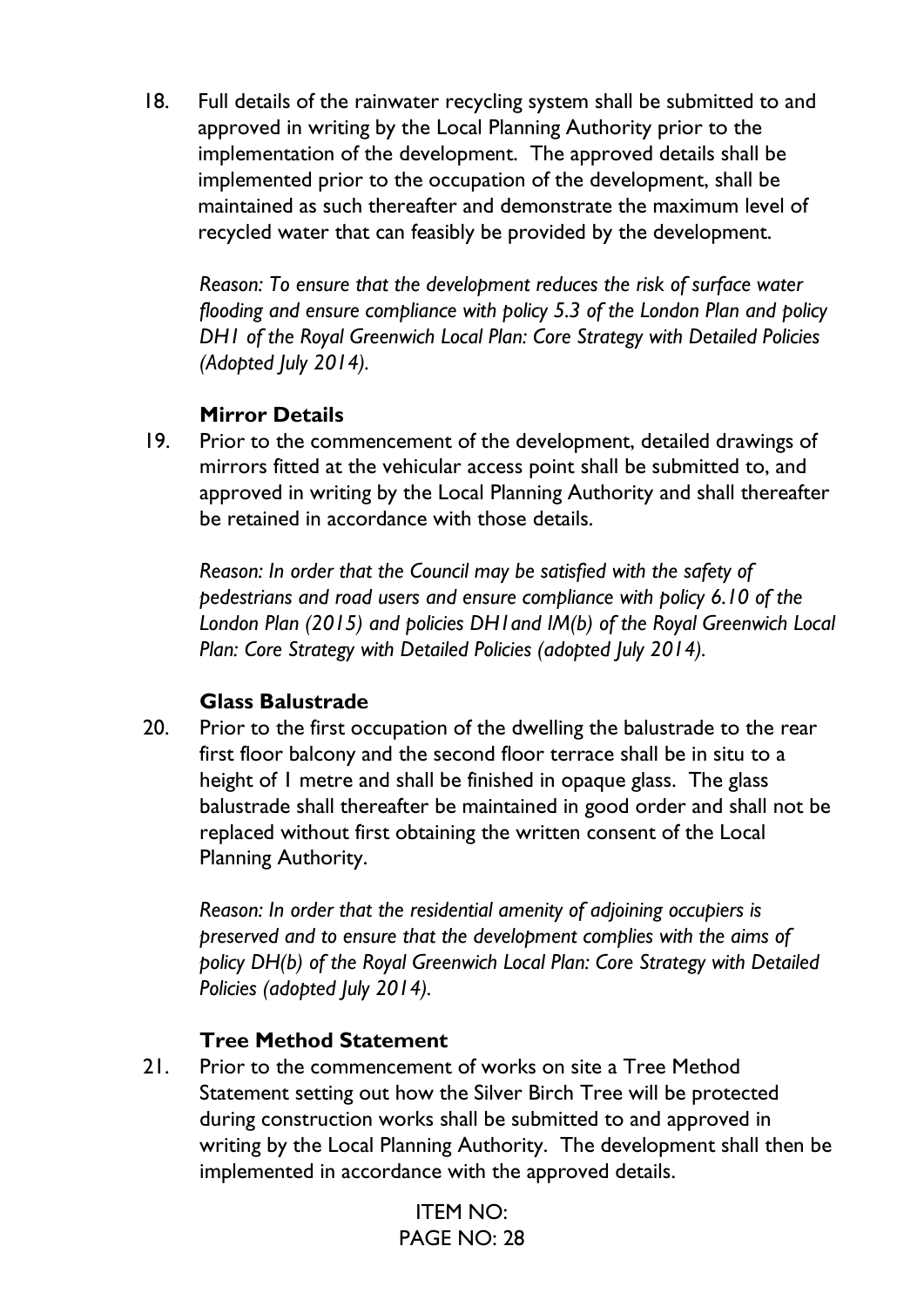*Reason: In order that the Silver Birch is adequately protected and ensure compliance with policy OS(f) of the Royal Greenwich Local Plan: Core Strategy with Detailed Policies (adopted July 2014).*

# 2. **Informative(s) for Application Reference 15/4016/F:**

01. The developer shall have regard to the Council's "Pollution Code of Practice for Small-scale Construction Sites" and shall adhere to the advice contained therein. Copies of the Code are available on the Greenwich Council website or from:

Environmental Protection, 4th Floor The Woolwich Centre, 35 Wellington Street, Woolwich, SE18 6HQ Tel: 0208 921 8349 Email: [environmental.protection@royalgreenwich.gov.uk](mailto:environmental.protection@royalgreenwich.gov.uk)

- 02. With regard to surface water drainage it is the responsibility of a developer to make proper provision for drainage to ground, water course or a suitable sewer. In respect of surface water it is recommended that the applicant should ensure that storm flows are attenuated or regulated into the receiving public network through on or off site storage. When it is proposed to connect to a combined public sewer, the site drainage should be separate and combined at the finral manhole nearest the boundary. Connections are not permitted for the removal of groundwater. Where the developer proposes to discharge to a public sewer, prior approval from Thames Water Developer Services will be required, They can be connected on 0900 009 3921. This will ensure that the surface water discharge from the site shall not be detrimental to the existing sewerage system.
- 03. Thames Water requests that the applicant shuld incorporate within their proposal, protection to the property by installing for example, a non-return valve or other suitable device to avoid the risk of backflow at a later date, on the assumption that the sewerage network may surcharge to ground level during storm conditions
- 04. Thames Water expects the developer to demonstrate what measures he will undertake to minimise ground water discharges in to the public sewer. Groundwater discharges typically result from constriction site dewatering, deep excavations, basement infiltration, borehole installation, testing and site remediation.
- 05. Should planning permission be granted a Groundwater Risk Management Permit from Thames Water will be required for discharging groundwater into a public sewer. Any discharge made without a permit is deemed illegal and may result in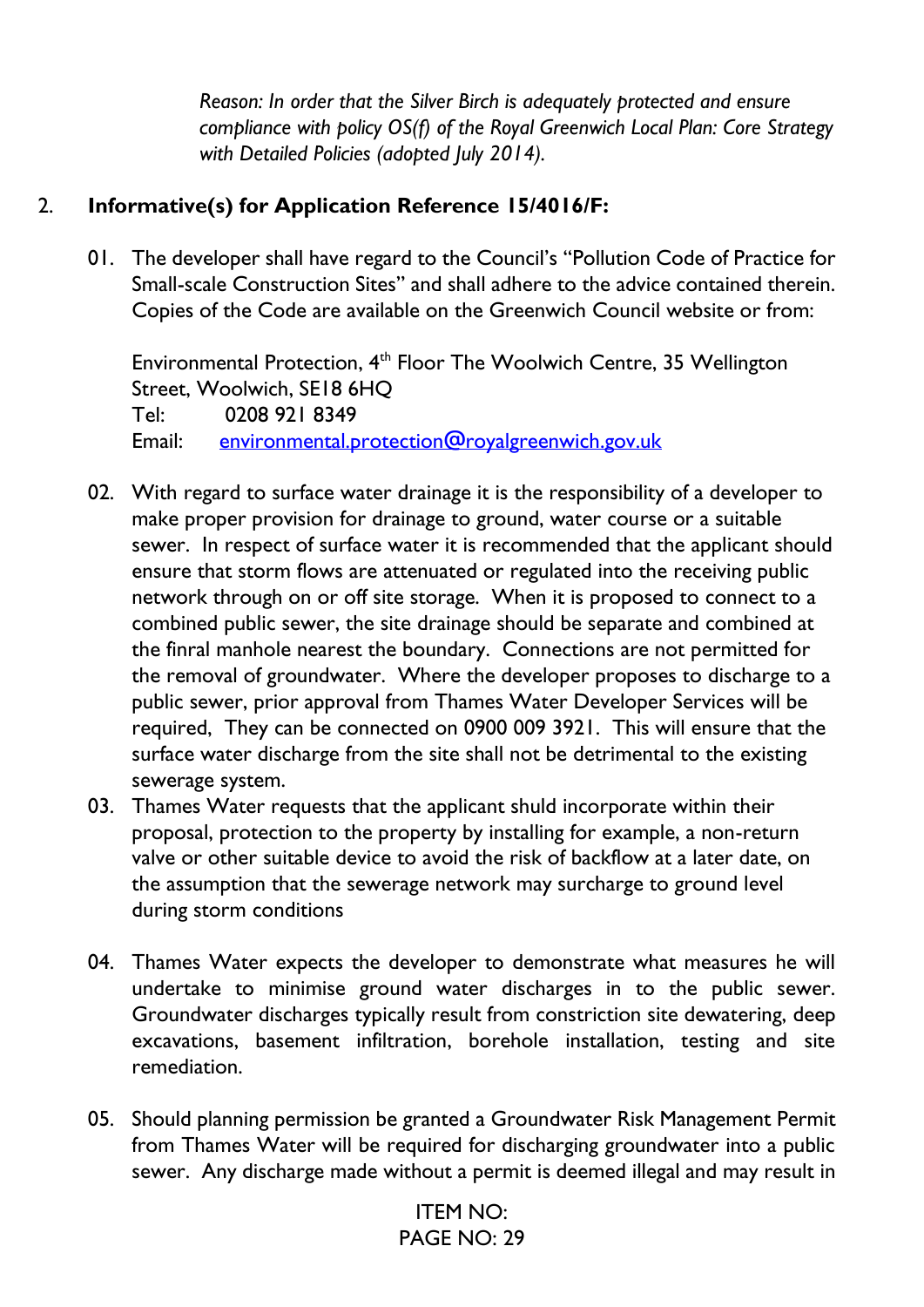prosecution under the provisions of the Water Industry Act 1991. Thames Water would expect the developer to demonstrate what measures he will undertake to minimise groundwater discharge into the public sewer. Permit enquires should be directed to Thames Water's Risk Management Team by telephoning 0203 577 9483 or be emailing [wwqriskmanagement@thameswater.co.uk.](mailto:wwqriskmanagement@thameswater.co.uk) Application forms should be completed on line via [www.thameswater.co.uk/wastewaterquality.](http://www.thameswater.co.uk/wastewaterquality)

- 06. There is a Thames Water main crossing the development site which may/will need t obe diverted at the Developer's cost, or necessitate amendments to the proposed development design so that the aforementioned main can be retained. Unrestricted access must be available at all times for maintenance and repair. Please contact Thames Water Developer Services, Contract Centre on Telephone No. 0800 099 3921 for further information.
- 07. With regards to the facing materials to be submitted the inclusion of Black bricks is considered not to be appropriate in this location and an alternative facing brick should be considered.

### **Appendix 3 – National, regional and local planning policies and Supplementary Planning Guidance / Documents.**

- 1. **National Planning Policy Framework (NPPF – 2012)**
- 2. **Technical Housing Standards – Nationally Described Space Standard** (Department for Communities and Local Government – 2015)
- 3. **The London Plan (March 2016)**  The following London Plan policies are of consideration:

### *London's People*

- 3.1 Ensuring Equal Life Chances for all
- 3.2 Improving Health and Addressing Health Inequalities
- 3.3 Increasing Housing Supply
- 3.4 Optimising Housing Potential
- 3.5 Quality and Design of Housing Development
- 3.8 Housing Choice

### *London's response to climate*

- 5.1 Climate change mitigation
- 5.2 Minimising Carbon dioxide emissions
- 5.3 Sustainable design and construction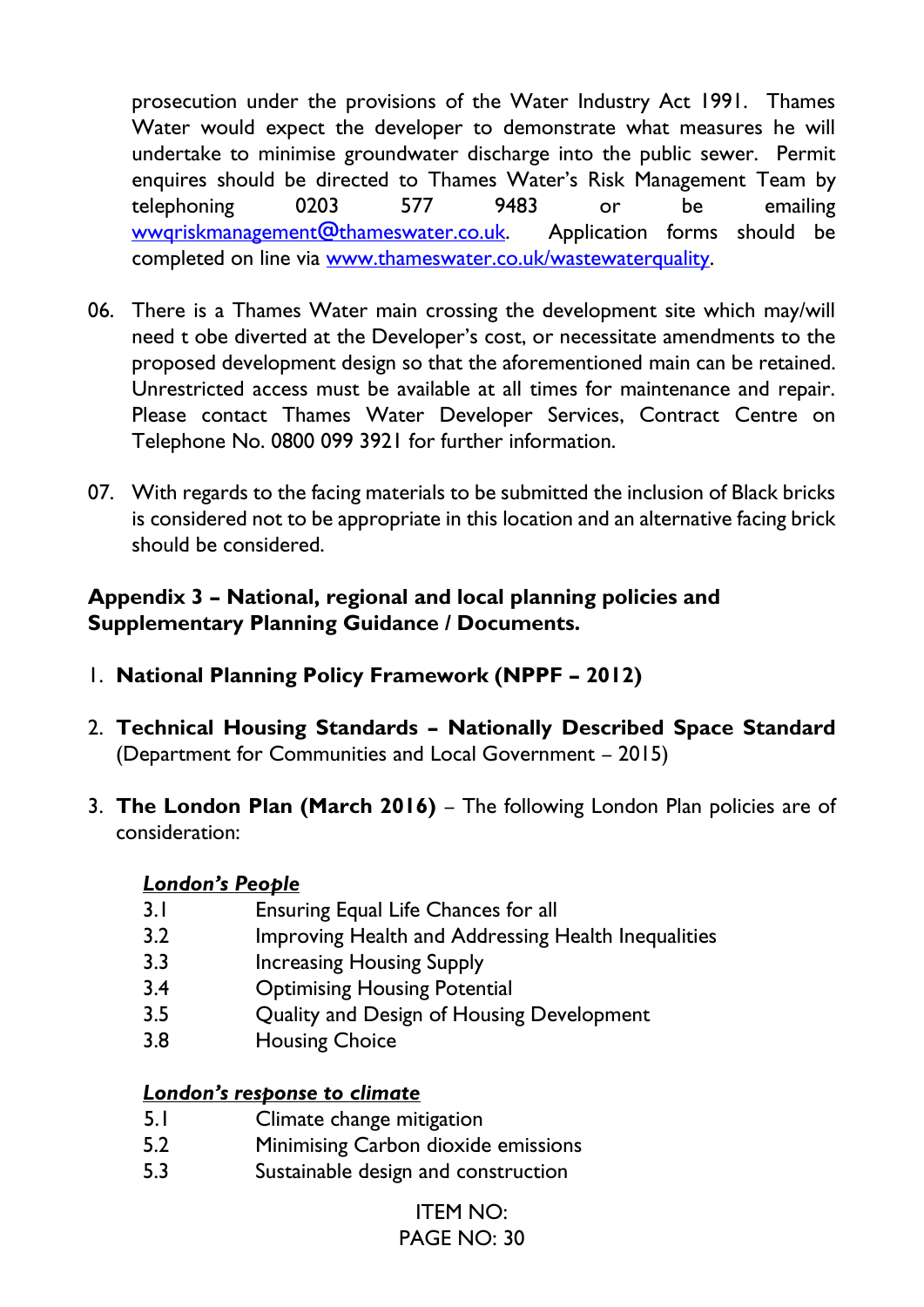- 5.10 Urban Greening
- 5.13 Sustainable drainage
- 5.14 Water quality and wastewater infrastructure
- 5.15 Water use and supplies
- 5.16 Waste net self-sufficiency
- 5.21 Contaminated Land

#### *London's Transport*

- 6.1 Strategic approach to transportation
- 6.3 Assessing effects of development on transport capacity
- 6.9 Cycling
- 6.10 Walking
- 6.13 Parking

### *London's Living Places and Spaces*

- 7.1 Building London's neighbourhoods and communities
- 7.2 An inclusive design
- 7.3 Designing out crime
- 7.4 Local character
- 7.6 Architecture
- 7.8 Heritage assets and archaeology
- 7.13 Safety Security and resilience to emergency
- 7.14 Improving air quality
- 7.15 Reducing and managing noise, improving and enhancing the acoustic environment and promoting appropriate soundscape

### *Implementation, Monitoring and Review*

- 8.2 Planning Obligations
- 8.3 Community Infrastructure Levy
- 4. **The Royal Greenwich Local Plan: Core Strategy with Detailed Policies ("Core Strategy" – 2014) –** The main Core Strategy policies relevant to this application are:

### *Housing Policies*

- H1 New Housing
- H2 Housing Mix
- H5 Housing Design
- H(c) Backland and Infill Development

### *Design and Heritage Policies*

DH<sub>1</sub> Design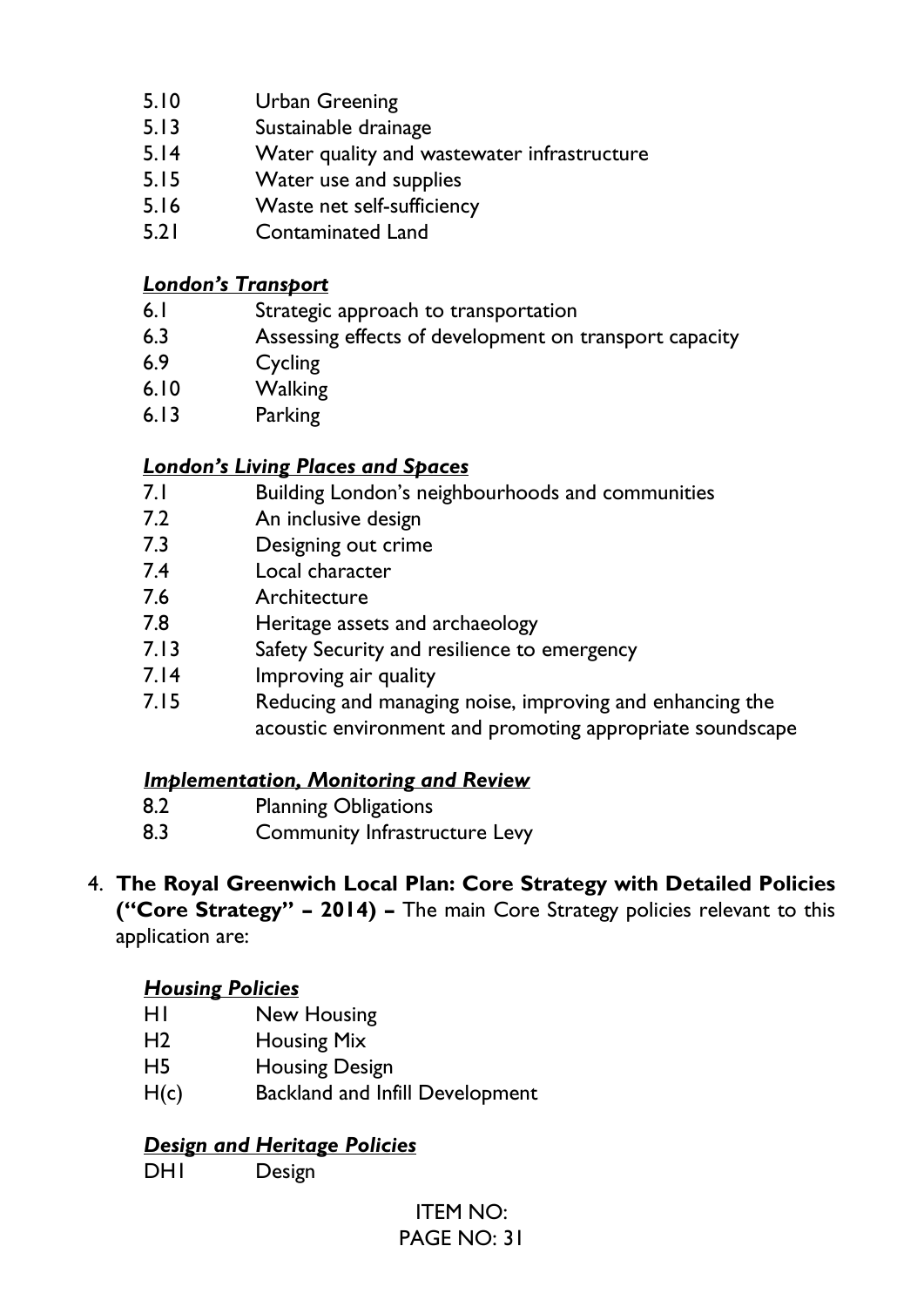- DH3 Heritage Assets
- DH(b) Protection of Amenity for Adjacent Occupiers
- DH(h) Conservation Areas

### *Open Space Policies*

- OS4 Biodiversity
- OS(f) Ecological Factors

#### *Environment and Climate Change Policies*

- E1 Carbon Emissions
- E(a) Pollution
- E(c) Air Pollution
- E(e) Contaminated Land
- E(f) Living Roofs and Walls

#### *Cohesive and Healthy Communities Policies*

- CH1 Cohesive Communities
- CH2 Healthy Communities

#### *Infrastructure and Movement Policies*

- IM1 Infrastructure
- IM4 Sustainable Travel
- $IM(a)$  Impact on the Road Network
- IM(b) Walking and Cycling
- IM(c) Parking Standards
- 5. **Supplementary Planning Guidance / Documents**  the following planning guidance / documents are considered relevant:
	- **Mayor's Housing SPG** (2016);
	- **Blackheath Conservation Area Appraisal** (2013)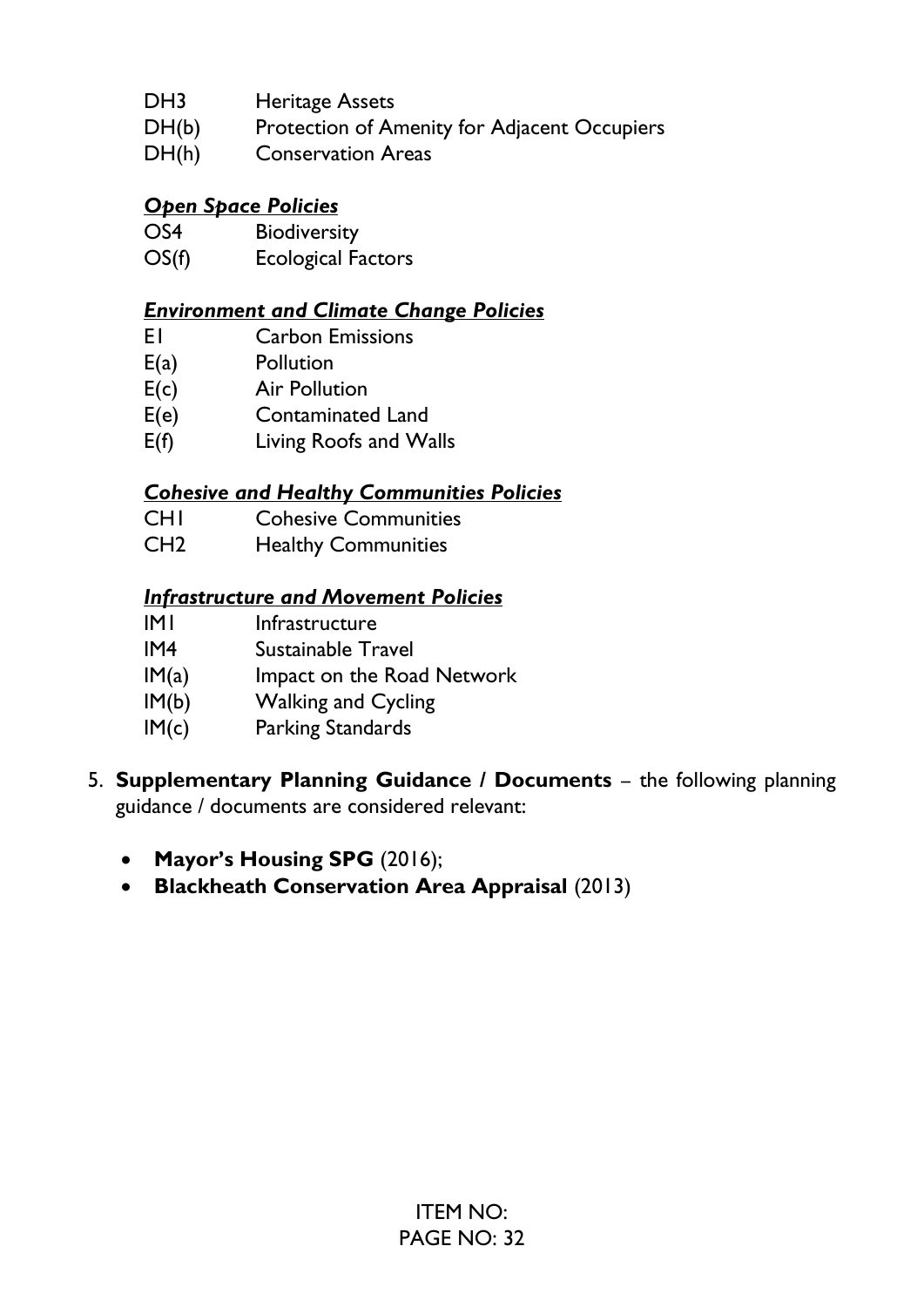| <b>Greenwich Area Committee: 8th</b> | Agenda Item: *          |
|--------------------------------------|-------------------------|
| November 2016                        | Reference No: 16/0428/F |

**Applicant: mr T Collions, 51 Lucas Street, Deptford, SE8 4QH Agent: E2 Architecture + Interiors, The Design Studio, 27 Holywell Row, EC2A 4JB**

| <b>Site Address:</b>           | <b>Ward: Blackheath Westcombe</b> |
|--------------------------------|-----------------------------------|
| Land rear of 76 Vanbrugh Park, | <b>Application Type:</b>          |
| <b>Blackheath</b>              | <b>Full Planning Permission</b>   |

### **ADDENDUM REPORT**

- 1. Recommendation
- 1.1 Since the publication of the agenda correspondence has been received responding to the committee report. The purpose of this addendum report is to address a number of issues that have been raised.
- 1.2 It is acknowledged that the report should have stated that the outbuilding/garage immediately next to the site belongs to 77 Vanbrugh Park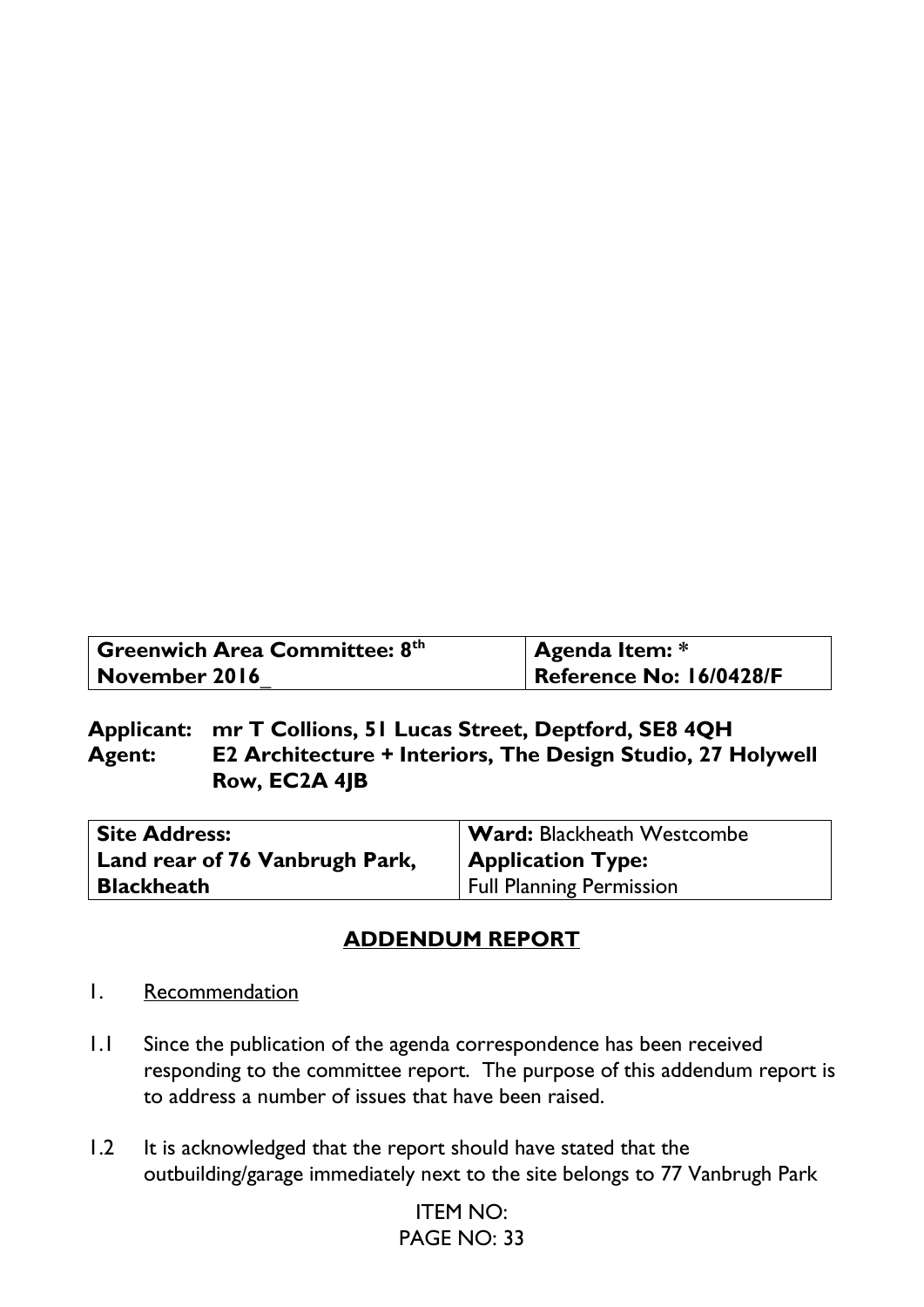and not 76. In terms of the detached building next to 3 Heathway, having searched the planning records on both the Statutory Register and Acolaid (Council's Planning Database) Officers are unable to find any record of the consent that has been referred to for its use as an apartment/studio with garage. Irrespective of this the building is located 5 metres to the west of the application site. Due to this separation distance, the relationship between the proposed dwelling and the location of the rooflights belonging to the detached building, it is considered that the development would not have any adverse impact on the level of daylight or sunlight experienced by the occupiers of this building. It is raised that the daylight and sunlight assessment does not address the impact of the development on the detached building. The reason for this is due to the 5 metres separation distance, but also when pre-application advice was being sought, Officers advised that a daylight and sunlight assessment should be carried out in respect of the potential impact of the development on the Little Coach House. The assessment carried out has been submitted on this basis.

- 1.3 Furthermore under the proposal a balustrade is to enclose both the rear terrace and balcony. Should consent be granted this is subject to condition 20 as set out in the main report. Due to the separation distance between the application site and the detached building and the position of the roof lights the development would not result in any adverse loss of privacy due to overlooking.
- 1.4 In terms of the site area it is confirmed that this is 198sqm and not 250sqm. In respect of the density level this is 303HRH and not 308HRH. The design and access statement makes reference to a scheme at 26-27 Heathway, which has a density level of 308HRH. The report states that when viewed from Heathway that the maximum height of the building is 7.7 metres, but when viewed from the rear the report confirms that the maximum height is 9.3 metres due to the excavation works.
- 1.5 In respect of the character of Heathway and how this is described in the committee report, when approving the redevelopment of the Little Coach House in September 2015 the report considered by Members stated the following at paragraph 6.3:

*Heathway is an un-adopted, largely unmade private road that runs from Stratheden Road on the east to Vanbrugh Terrace on the west. The street is formed principally by the gradual development of the rear gardens of large houses that front Vanbrugh Park to the north and St Johns Park to the south. Heathway, therefore is characterised by inconsistent backland development comprising mainly semi-*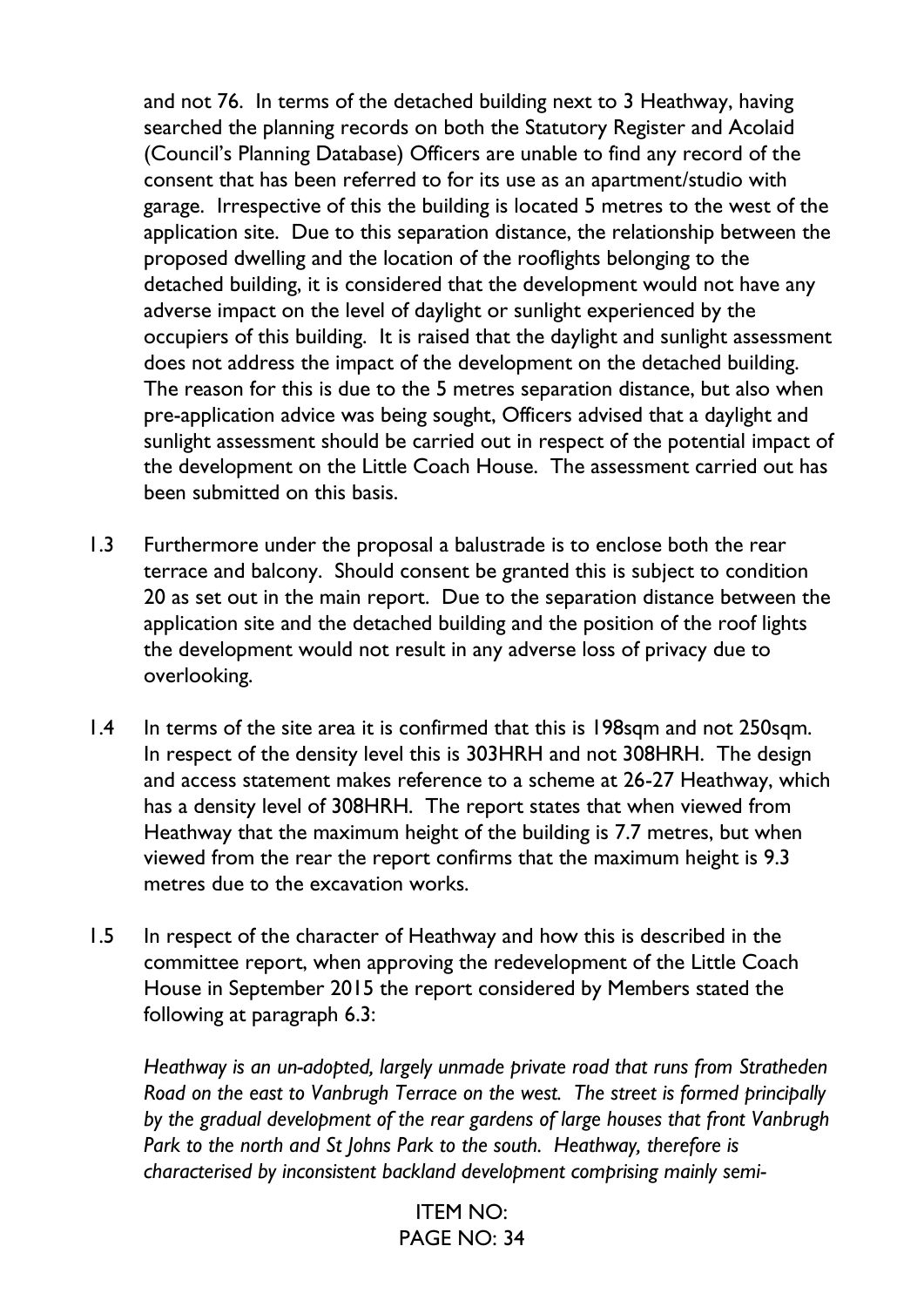*detached and detached two/tree storey houses more recently benefitting from modern construction of contemporary design.*

- 1.6 This is the same description that is used for the current application and is considered still to be a true reflection.
- 1.7 In terms of the development at the Little Coach House the application sought consent for demolition of the existing building and construction of a new 2 storey dwelling over basement/lower ground (Ref. 14/3682/F). The addendum report for this application confirmed that in terms of the basement, the gym element had been removed by the applicant so as to minimise the basement dig, but that the basement remained. The minutes of the Greenwich Area Committee held on  $15<sup>th</sup>$  September states the following:

*that the extent of the basement had been reduced as had the area of terracing and the that the side window in the western elevation would be obscured glazed to a height of 900mm. In response to Members questions confirmed that the revised conditions for the basement were in line with the more detailed conditions as now being used as standard.*

- 1.8 Furthermore the terracing from the lower ground floor up to the ground floor had been reduced in length and pulled further away from the garden party wall.
- 1.9 The minutes show that Members subsequently resolved to grant unanimously that planning permission be granted for the demolition of the existing building and construction of a new two-storey dwelling over a basement/lower ground floor with patio at the rear, in line with the conditions and recommendations as tabled at the meeting. It is considered appropriate therefore to state that the provision of a basement level has been approved at the Little Coach House and if it was acceptable at this location there is no planning ground to refuse a basement at the application site.
- 1.10 In terms of the design of the development at the Little Coach House, paragraph 11.8 of the main report considered and approved by Members stated the following:

*The recessed form of the proposed dwelling with its two gable roof elements would emphasise the contemporary nature of the scheme and minimise the height of the building. This is considered to be an acceptable approach for this site, as the new dwelling would provide a contrast in architectural style to the surrounding buildings as there is no cohesive built form in the immediate vicinity.*